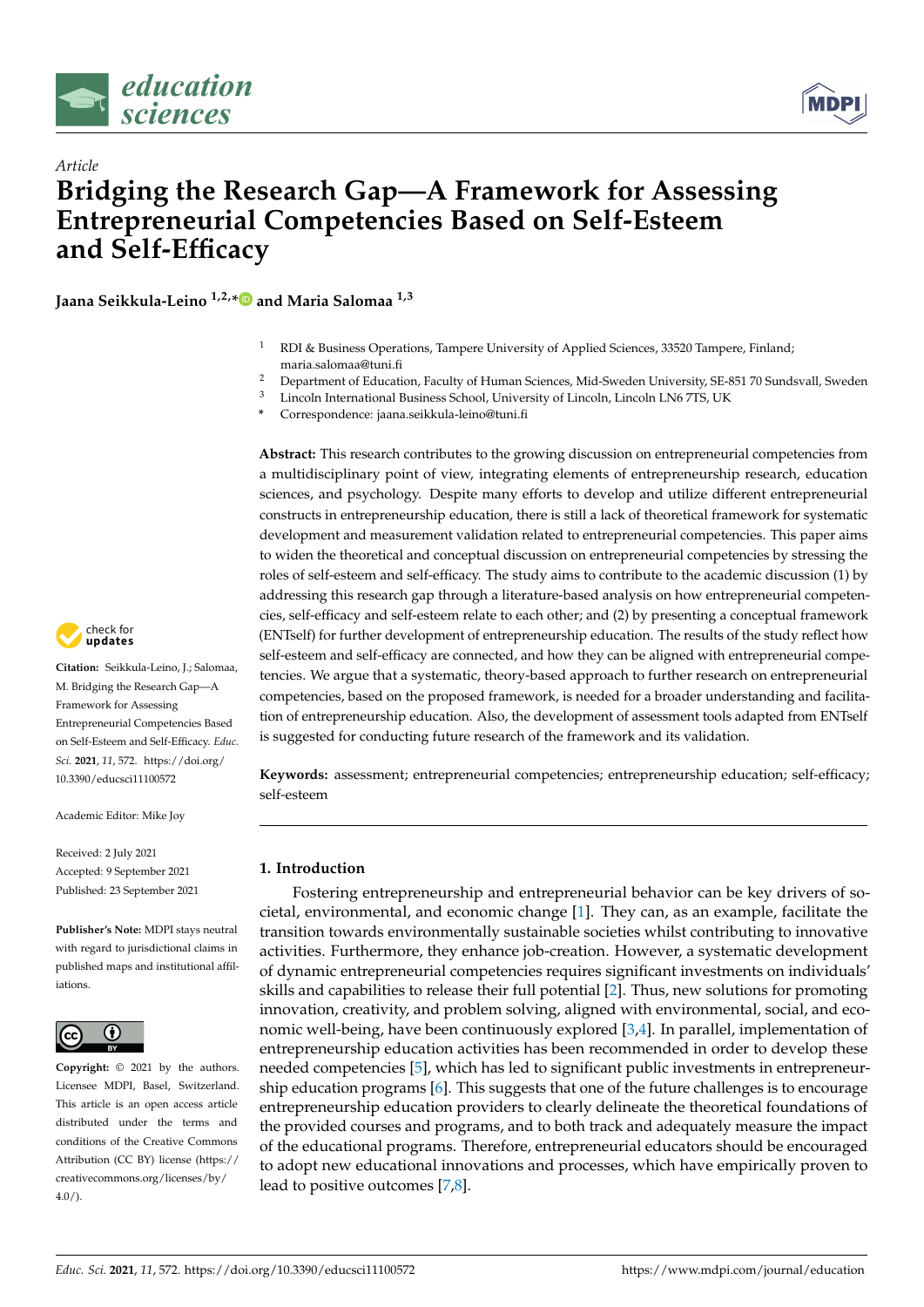Bosman, Grard and Roegiers [\[9\]](#page-14-6) argue that in the field of entrepreneurship education, an individual, competency-based approach has become the most common method to design and structure training programs and courses. It digresses from what entrepreneurs are towards what they do, hence emphasizing the role of competencies needed for entrepreneurial behaviour. As Chandler and Jansen [\[10\]](#page-14-7) conclude, the entrepreneurial competencies are fundamental in performing and succeeding well in different areas of life. Subsequently, the academic discussion have been reinforced by new elements, such as integrating the concept of 'competence' to the learning processes [\[11](#page-14-8)[–13\]](#page-14-9). This approach argues that competencies should not be viewed as inputs, outputs or processes, but rather as context-dependent processes of learning. However, adopting such a holistic perspective requires a thorough definition of all the related key concepts for solid theoretical underpinning [\[13\]](#page-14-9), and an explicit description of what is meant by 'entrepreneurial behaviour' and 'entrepreneurial learning'. This is also crucial for responding to the actual needs of entrepreneurship for teachers and educators, as well as for developing entrepreneurship education as a whole. This is supported by Devici's and Seikkula-Leino's [\[14\]](#page-14-10) research, in which they examine and review 76 studies conducted on entrepreneurship education in the context of teacher education. They conclude that the efficient implementation of entrepreneurship education in practice requires further promotion and an in-depth understanding of what is entrepreneurial learning and what are the students' entrepreneurial characteristics, such as entrepreneurialism. At the same time—and to a greater extent there is a need to assess entrepreneurship education and its impact [\[15\]](#page-14-11). The development of meaningful metrics is also the subject of much interest [\[16\]](#page-14-12).

The European Entrepreneurship Competence Framework (EntreComp) is one of the EU's responses to support common understanding and widespread integration of entrepreneurship, within and across education systems, promoting the development of entrepreneurial competencies and entrepreneurialism in societies [\[17](#page-14-13)[,18\]](#page-14-14). However, there is no doubt that the exploration of entrepreneurship education and entrepreneurial competencies requires new research openings. Therefore, in our paper, we discuss how interdisciplinary approaches have not been sufficiently taken into account in entrepreneurship education and entrepreneurial competencies for further investigating these issues.

This article will build on previous studies by seeking to develop a profound understanding of entrepreneurial learning and behaviour in order to promote students' entrepreneurial competencies. The aim is to formulate an assessment framework for entrepreneurial competencies based on previous studies by Borba [\[19,](#page-14-15)[20\]](#page-14-16), Aho [\[21–](#page-14-17)[23\]](#page-14-18), Seikkula-Leino [\[24\]](#page-14-19) and Seikkula-Leino & Salomaa [\[25\]](#page-14-20), and Nevalainen et al. [\[17\]](#page-14-13). We argue that Borba's theory could be useful in generating an in-depth understanding of entrepreneurialism. Moreover, Borba's work will be further developed by integrating different aspects from psychology, entrepreneurship and entrepreneurship education research for creating new approaches and future practical interventions to the development of entrepreneurial competencies. Our results will also provide new perspectives to the theoretical discussion of entrepreneurship education, being that previous studies on entrepreneurship education and entrepreneurial behaviour are mainly focused on empirical survey findings. Although empirical studies are relevant, their findings often point out the need to create a solid theoretical understanding of entrepreneurial behaviour behind practical interventions related to entrepreneurship education [\[6,](#page-14-3)[26](#page-14-21)[–28\]](#page-14-22).

To sum up, despite many efforts to develop and utilize different entrepreneurial constructs in entrepreneurship education, the state-of-the-art literature on human psychological behavior and entrepreneurial competencies currently lacks a theoretical framework for systematic development and measurement validation related to entrepreneurial competencies.

Thus, this paper aims to widen the theoretical and conceptual discussion on entrepreneurial competencies. Our focus is on the concepts of self-esteem and self-efficacy and how they are connected to entrepreneurial competencies. By focusing on these psychological aspects of human behaviour, we seek to investigate how these concepts relate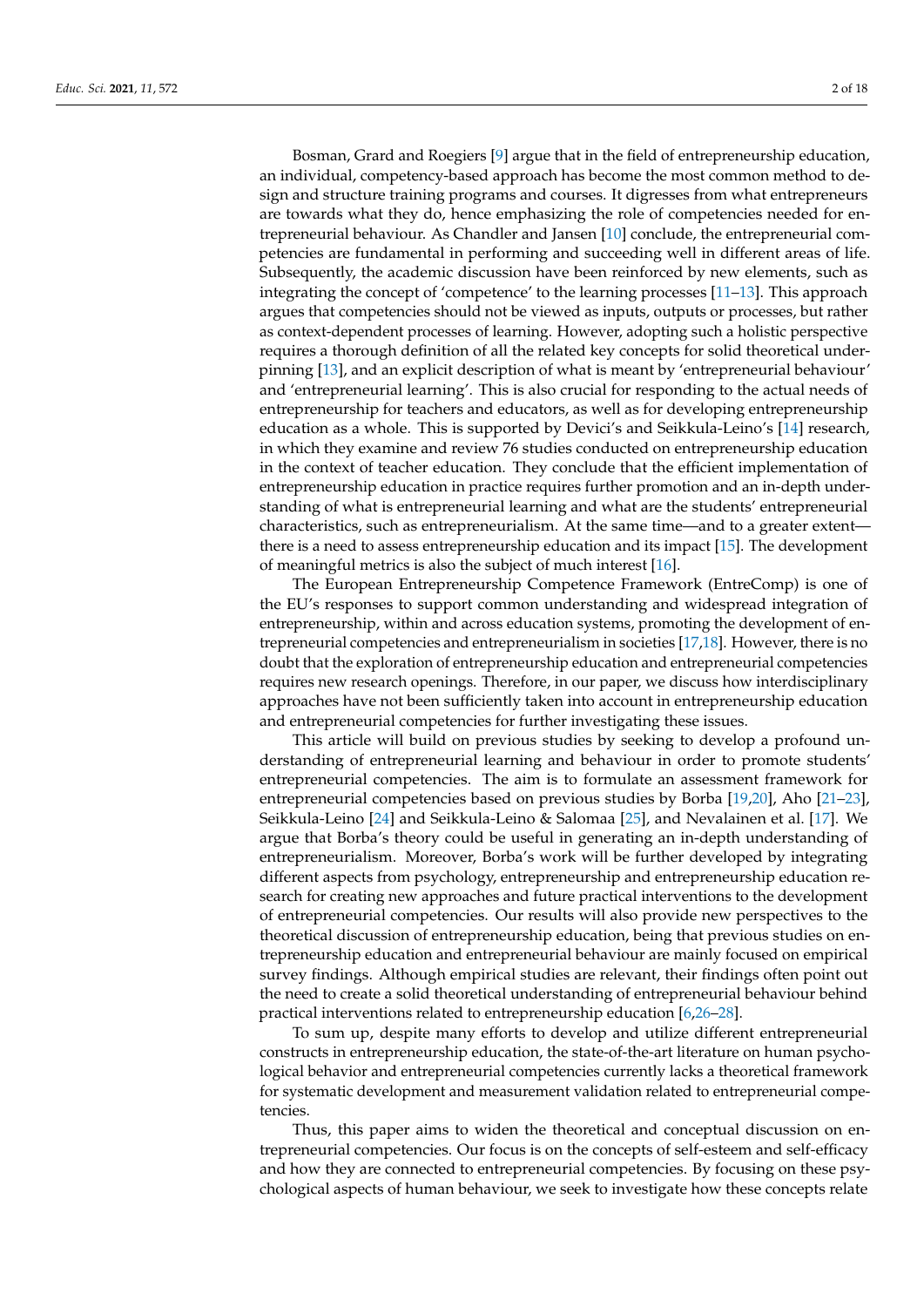to entrepreneurial behaviour. Firstly, entrepreneurial behaviour and learning, self-esteem and self-efficacy, will be presented and their connections to each other will be summarized. Secondly, we focus on Borba's [\[19\]](#page-14-15) self-esteem theory. Thirdly, we will summarize the current state of understanding related to entrepreneurial competencies based on a systematic literature review. Fourthly, in the discussion part, we combine the key aspects of the previous sections by proposing a new framework, ENTself—Assessment Framework of Entrepreneurial Competencies Integrating self-esteem and self-efficacy. Finally, the potential limitations of this theoretical framework and suggestions for future research and practices will be discussed.

## **2. Literature Review**

In this section, we will discuss Bandura's theory of self-efficacy [\[29](#page-14-23)[–32\]](#page-14-24) and Borba's theory of self-esteem [\[19,](#page-14-15)[20\]](#page-14-16). The latter is considered to be not only a theory of self-esteem, but it has noticeable connections to the theories of self-efficacy. Therefore, we have chosen to focus on these two interrelated key concepts of psychology and educational research. In terms of entrepreneurship education, entrepreneurial learning and behaviour, there is a need to develop better understanding on the ground, components and situations in which entrepreneurial learning could be evoked in real-life settings (e.g., by developing practical activities, tasks, learning environments as well as reliable and validated assessment tools). Thus, Borba's self-esteem theory provides a fruitful starting point as it does not only focus on self-esteem and its formation as a traditional theoretical discussion', but it is also a very practice-oriented approach, which is rather rare in the field of psychology. Her work involves assessment questionnaires and tasks to use with students, and this has been attractive for teachers and other people working in real classroom settings—unlike many entrepreneurship education studies, which do not provide novel approaches to underlying theories or concrete strategies to be employed for educational interventions [\[7](#page-14-4)[,33](#page-15-0)[,34\]](#page-15-1).

As integration of different aspects of self-efficacy has been seen as a crucial in boosting entrepreneurial intentions in the field of entrepreneurship research, we consider Borba's work to be highly relevant in the development of the conceptual framework of entrepreneurial learning. Moreover, as stated earlier, the research of entrepreneurship education is largely focused on empirical research, whereas theoretical and conceptual studies are still absent in the field. This article strives to address this gap by deriving a theoretical framework for entrepreneurial competencies by integrating Bandura's and Borba's previous work. Next, these two theoretical approaches will be presented in more detail, and their connections to entrepreneurial learning (e.g., risk taking, problem solving, learning from failures, opportunity creation and creativity) will be discussed in the context of entrepreneurship education and entrepreneurial learning.

#### *2.1. Entrepreneurship Education Promoting Entrepreneurial Competencies*

Entrepreneurship education research builds mainly on the conceptual understanding of entrepreneurship and learning, containing various aspects of psychology and learning constructs to which we will delve into more detail in this study. As Gibb [\[35\]](#page-15-2) states, entrepreneurship education is about learning for entrepreneurship, learning about entrepreneurship and learning through entrepreneurship. It has been suggested that entrepreneurship education should be thus considered as the method, practice and content of learning [\[36](#page-15-3)[–39\]](#page-15-4). According to Pepin [\[40\]](#page-15-5), entrepreneurship education's key educational dimensions are: (1) entrepreneurship education is an object of studying, involving teaching entrepreneurship more as a discipline and aiming towards, for example, starting up businesses or venture creation; (2) entrepreneurship education is about entrepreneurial pedagogy in which, e.g., entrepreneurship is as a tool for acquiring skills to deal with real-world challenges and act and cope in the complex society and working life. Thus, its objective is more towards developing students' entrepreneurial mindset.

In this article, we refer simultaneously to both mainstream concepts of entrepreneurial education and entrepreneurship education while investigating the factors that manifest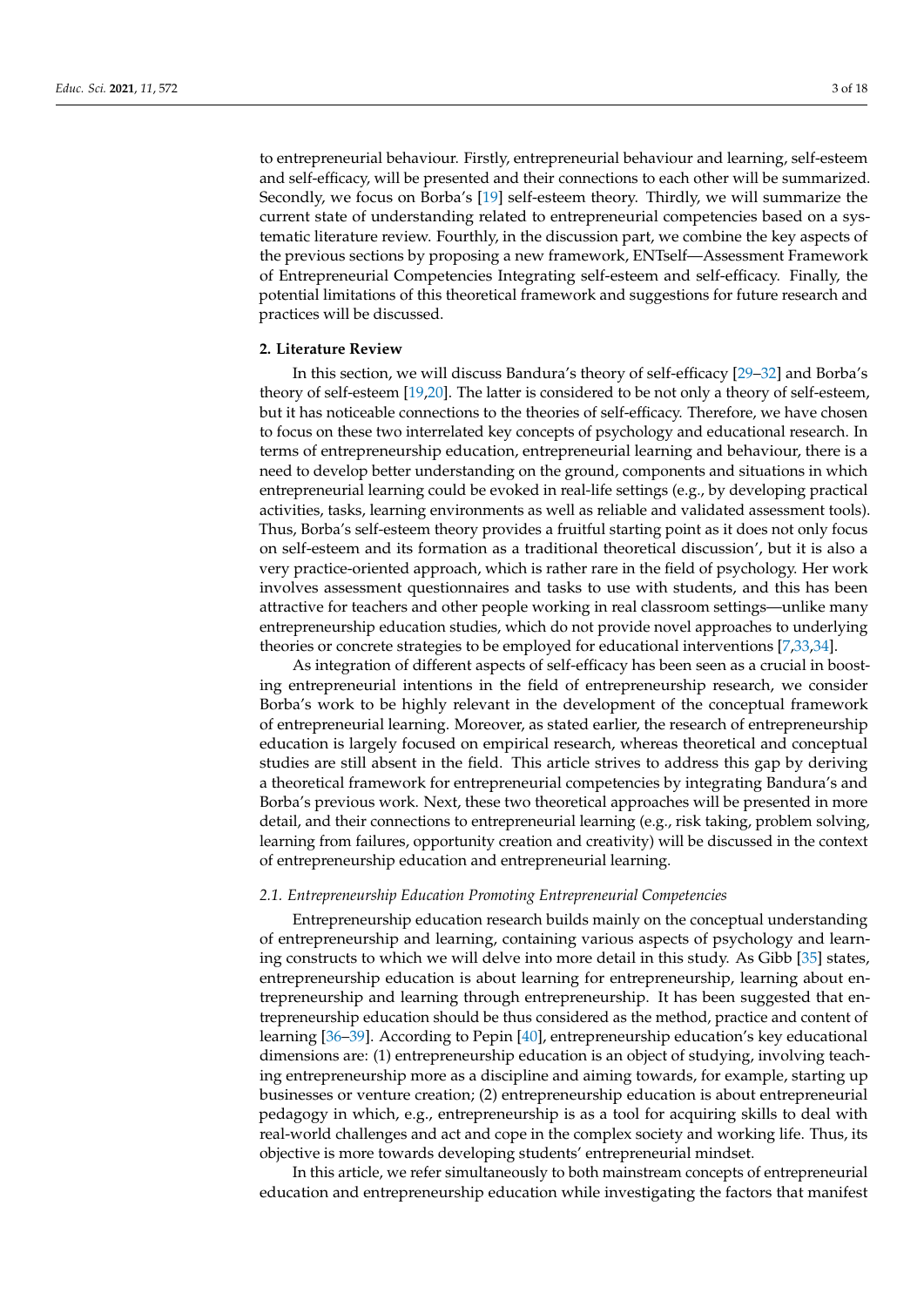through entrepreneurial competencies and behaviour. The learning outcomes from entrepreneurship education have been claimed to include several aspects. Entrepreneurship education introduces entrepreneurship as a career choice, it supports the entrepreneurial way of seeing and doing things, and it characterizes a particular way of teaching and learning [\[41,](#page-15-6)[42\]](#page-15-7). Furthermore, it encourages students to strive to take more responsibility for themselves, their actions and learning [\[43,](#page-15-8)[44\]](#page-15-9). In other words, entrepreneurship education can support students' feeling of their internal locus of control. As a learning outcome, students can try to more persistently achieve their goals, to be creative, to discover existing opportunities, and to cope with increasingly complicated society in general. Thus, entrepreneurial education involves the development of attitudes, behaviors, skills and attributes applied individually and/or collectively to help individuals and organizations of all kinds to create, cope with, and embrace change and innovation [\[43,](#page-15-8)[45\]](#page-15-10). Entrepreneurship education also promotes competencies which are needed for entering into working life [\[14,](#page-14-10)[37](#page-15-11)[,38\]](#page-15-12). This is also stated in the European EntreComp framework, which is a policydriven initiative to establish a common language for entrepreneurial competencies to bridge education and work, and to understand entrepreneurship as a key competence [\[18\]](#page-14-14).

From the entrepreneurship research point of view, entrepreneurship education can also relate to opportunity creation according to mainstream innovation theorists such as Schumpeter [\[46\]](#page-15-13) and Kirzner [\[47\]](#page-15-14). The Schumpeterian theory claims that opportunities will emerge through new combinations of existing resources, whereas Kirzner emphasizes the 'holes' in the markets which, in terms of resources, could be used more effectively. These two dominating mainstream approaches to entrepreneurship research create a theoretical basis for understanding the entrepreneurial processes. They are often presented as competing approaches, although according to Nielsen et al. [\[48\]](#page-15-15), these two theories can be considered as complementary as they mutually support our understanding of entrepreneurial thinking and behaviour.

Entrepreneurship research has also borrowed from psychological aspects of entrepreneurial and enterprising processes [\[49\]](#page-15-16). Researchers of entrepreneurship have proposed several intention models, such as combining personal and contextual factors as well as selfefficacy [\[50](#page-15-17)[–53\]](#page-15-18). As an example, a rather widely used framework to analyze the impact of entrepreneurship education (EE) is Ajzen's 'Theory of Planned Behaviour', which focuses on individual's entrepreneurial intentions [\[54\]](#page-15-19) and EE's positive effect on the desirability and feasibility of starting a business [\[55\]](#page-15-20). However, as stated earlier, entrepreneurship education can also have other goals than starting up a company.

There is a consensus that entrepreneurial processes are not often linear [\[56\]](#page-15-21) but are instead iterative processes. This means that attitudes, intentions and behavior are dynamically interrelated [\[57\]](#page-15-22) and may vary drastically [\[58\]](#page-15-23). The same dynamics run through experimental learning, in which learning is perceived as a process, in which new knowledge is generated through the transformation of experience [\[59\]](#page-15-24). In this study the concept of experience, which is used in educational research, fosters our knowledge development in entrepreneurship education [\[60\]](#page-15-25). Furthermore, according to the socio-constructivist approach, new knowledge is indeed created and revised in a particular social context. These theoretical points of view from education research also grounds learning in entrepreneurial and entrepreneurship education.

However, there is not a full consensus on the theoretical underpinnings, nor the impact or outcomes of entrepreneurial learning. This suggests that there is a need for widening the discussion on entrepreneurship education to promoting entrepreneurial competencies. The discussion should also be expanded to be more interdisciplinary, as students can no longer be educated in subject orientated academic silos [\[1\]](#page-13-0). Thus, we need to develop a more in-depth understanding of entrepreneurial learning in different research and practical settings, as well as to identify which factors have an impact on human entrepreneurial behavior. Therefore, we seek to investigate what can be learned from the previous studies framing competencies towards a new conceptualization.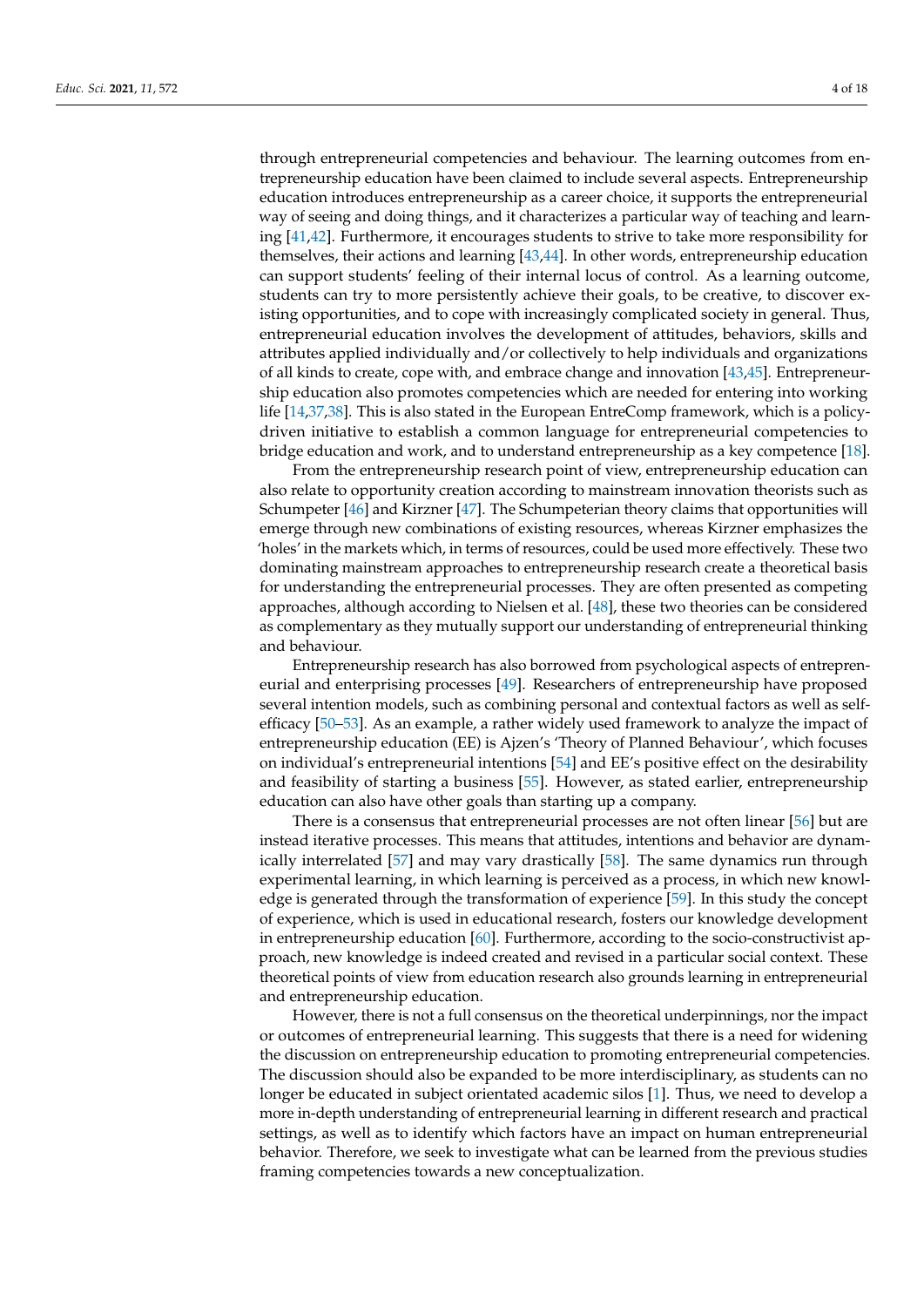# *2.2. Self-Esteem, Self-Efficacy and Other Key Concepts Related to Them*

Research of entrepreneurship states that raising entrepreneurial efficacies will raise perceptions of venture feasibility, thus increasing the perception of opportunity [\[54,](#page-15-19)[61\]](#page-15-26) and entrepreneurial intentions [\[62\]](#page-15-27). Additionally, according to Wilson, Kickul and Marlino [\[63\]](#page-16-0) self-efficacy may play an important role in shaping (or limiting) perceived career options as early as in the middle and high school years. Moreover, Arora et al. [\[64\]](#page-16-1), Laguna [\[65\]](#page-16-2), Staniewski & Awruk [\[66\]](#page-16-3); Piperopoulos & Dimov [\[67\]](#page-16-4) and Neto et al. [\[26\]](#page-14-21) found in their studies that self-efficacy predicts entrepreneurial behavior.

Self-esteem is closely linked to self-concept. Self-concept is "your idea(s)" and beliefs about yourself, including individual attributes of who and what this personal self is [\[68](#page-16-5)[–71\]](#page-16-6). The main difference between self-concept and self-esteem is that the latter is also connected to the individual emotional factors. For example, any piece of information about one's self may be incorporated into the self-concept. Therefore, this information affects self-esteem once it takes on a value judgement: How would I consider myself? Is it good or bad about me? High self-esteem denotes thinking well of oneself; and, in theory, low self-esteem is the opposite of high self-esteem. However, this issue is not straightforward. According to many studies, hardly anyone is convinced that they are entirely "bad" people. Thus the low self-esteem is the absence of more positive beliefs than the presence of negative thoughts about the self. Also, to keep in mind, high self-esteem and narcissism are not quite the same thing. Most narcissists have high self-esteem. However, many people with high self-esteem are not narcissists. This is also reflected in behavior. For example, people with high self-esteem do not worry about what others think. They trust themselves and their actions, and can also deal with failures. Unlike narcissists, it is essential that they feel superior to others without failures and mistakes and can mistreat other people to achieve their own social goals to "keep their face" [\[68\]](#page-16-5).

The effects of self-esteem on achievement have attracted considerable attention from the scientific and nonscientific public. There is a widespread belief that a positive "selfview" leads to higher achievement. However, we cannot take this for granted. For example, high self-esteem does not necessarily lead to high school achievements, for example, and vice versa [\[24](#page-14-19)[,72–](#page-16-7)[74\]](#page-16-8). However, there also many studies supporting the positive correlation between high self-esteem and positive achievements, e.g., [\[24,](#page-14-19)[72–](#page-16-7)[75\]](#page-16-9). This kind of positive connection between self-esteem and outcomes is also supported by Rabeh & Neila's [\[76\]](#page-16-10) research, in which they investigated the effect of self-esteem, entrepreneurship education, and entrepreneurial tradition of the family on the entrepreneurial intention among students. However, it should be noted that behavior and performance development is significantly influenced by the social context [\[77\]](#page-16-11) and, for example, the learning environment created [\[74\]](#page-16-8). Therefore, for example, achievements are not only based on internal factors.

As opposed to self-esteem, self-concept is a more objective description of oneself. Self-concept includes, for instance, social, physical and emotional self-concepts as well as a learning self-concept [\[69–](#page-16-12)[71\]](#page-16-6). Individual self-esteem indicates whether an individual is aware of him/herself, whether he/she knows him/herself and how he/she values him/herself. Self-esteem also emphasizes self-value and knowledge of it. Thus, a realistic concept of self-image does not differ much from good self-esteem. Self-value that has affective and evaluative aspects determines more than a mere self-concept; in self-image, the cognitive side is emphasized, whereas self-esteem is always associated, besides evaluation, with strong subjective experiences at an emotional level whilst self-image has a more objective approach [\[20](#page-14-16)[,23](#page-14-18)[,24\]](#page-14-19).

# 2.2.1. Self-Efficacy by Bandura

Self-efficacy is a belief that he/she can accomplish a particular activity [\[29\]](#page-14-23). It also differs from locus of control by relating to competence in special situations. Thus, it is more than general cross-situational beliefs about control. Thinking and actions are organized through self-organization, proactivity, self-regulation, and self-reflection. People are not simply onlookers of their behavior, but they are contributors to their life circumstances—not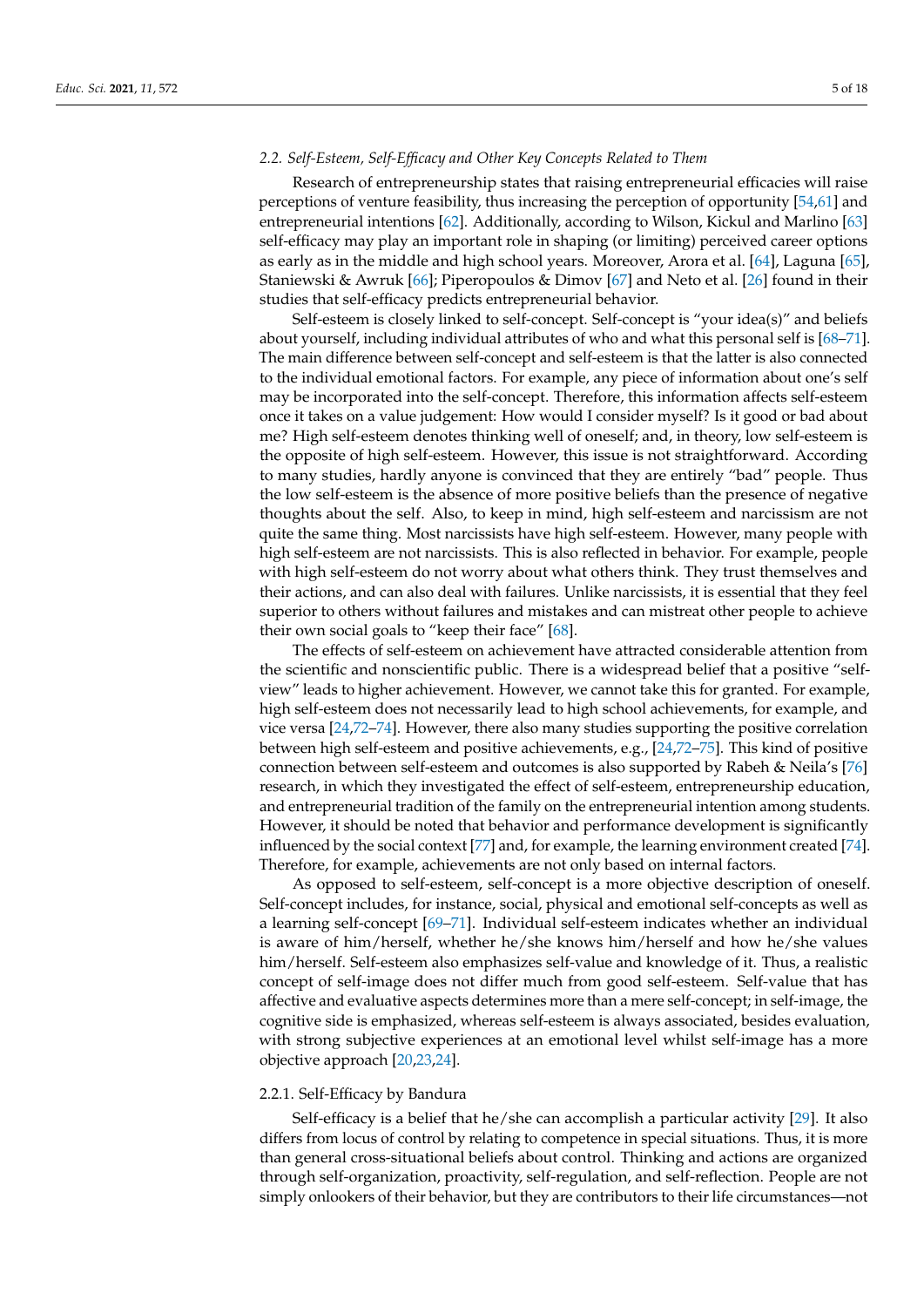just products of them [\[31\]](#page-14-25). Bandura [\[29\]](#page-14-23) explains that there are four sources of efficacy beliefs;

- 1. Mastering a success: for example, in a task or controlling an environment, it will build self-belief in that area, whereas a failure will undermine that efficacy belief. To have a resilient sense of self-efficacy requires experiences of overcoming obstacles through effort and perseverance.
- 2. Vicarious Experiences: seeing people similar to ourselves succeed by their sustained effort raises our beliefs that we too possess the capabilities to master the activities needed for success in some area. This second source of self-efficacy comes from our observation of people around us, especially people we consider as role models.
- 3. Verbal Persuasion: influential people in our lives, such as parents, teachers and managers, can strengthen our beliefs that we have what it takes to succeed. Being persuaded that we possess the capabilities to master certain activities means that we are more likely to put in the effort and sustain it when problems are to come.
- 4. Emotional & Physiological States: this source is about how you judge your self-efficacy. Negative emotions, such as depression or stress, can dampen one's confidence in his/her capabilities.

Self-efficacy also plays a major role in organization development. As Bandura [\[32\]](#page-14-24) explains, students' beliefs in their efficacy regulate their learning, motivation and mastering accomplishments. Self-regulation refers to an individual's active participation in his or her own learning process. It is the process through which self-generated thoughts, emotions, and actions are planned and systematically adapted as necessary to one's learning and motivation [\[13\]](#page-14-9).

Ongoing self-appraisals and self-regulation are the key dynamic determinants in these self-system processes of students' affective experiences and cognitive learning. Promoting self-awareness, positive self- appraisals and efficient self-regulation will empower students' learning and problem solving, for example, to consciously act on debilitating affective responses. They may then choose to 'fine tune' the role of their affective responses in learning and problem-solving processes [\[78\]](#page-16-13). As Op't Eyende et al. [\[79\]](#page-16-14) stress, teaching students how to solve problems, (e.g., which is usual in entrepreneurship education), then implies that we also have to teach them how to cope effectively with feelings of frustration or sometimes anger. In other words, allowing space for negative emotions might be an educational goal from a cognitive, as well as motivational, point of view. This approach is also supported by a study by Kyrö et al. [\[13\]](#page-14-9), in which they investigated meta processes of entrepreneurial and enterprising learning, and the dialogue between cognitive, conative and affective constructs. According to their results, stressing affective factors and their self-regulation could have more potential in education and entrepreneurial learning than we are aware of.

Moreover, teachers' beliefs of their personal efficacy both motivate and promote learning. They have an impact on the types of learning environments they create for their students, as well as on the level of academic progress they accomplish with their students [\[80\]](#page-16-15). Furthermore, faculty and schools' beliefs of their collective instructional efficacy contribute significantly to their level of academic achievements and other outcomes. Thus, self-efficacy is not only an individual process, but a phenomenon formulated both through individuals and groups which can stimulate entrepreneurial competencies on both individual and collective levels.

Bandura [\[30\]](#page-14-26) has also explained differences between self-efficacy and self-esteem. According to him, self-esteem is a judgement of self-worth, whereas self-efficacy is a judgement of capabilities. This divide suggests that there are major differences between these two concepts. Since self-esteem is presented in this paper from a different viewpoint in comparison to Bandura, we will be return to this in the following sections and discuss the integrated links between self-efficacy and self-esteem.

Bandura et al. [\[81\]](#page-16-16) have also included self-efficacy as one of a variety of sociocognitive influences on the career aspirations of children, and found that academic self-efficacy had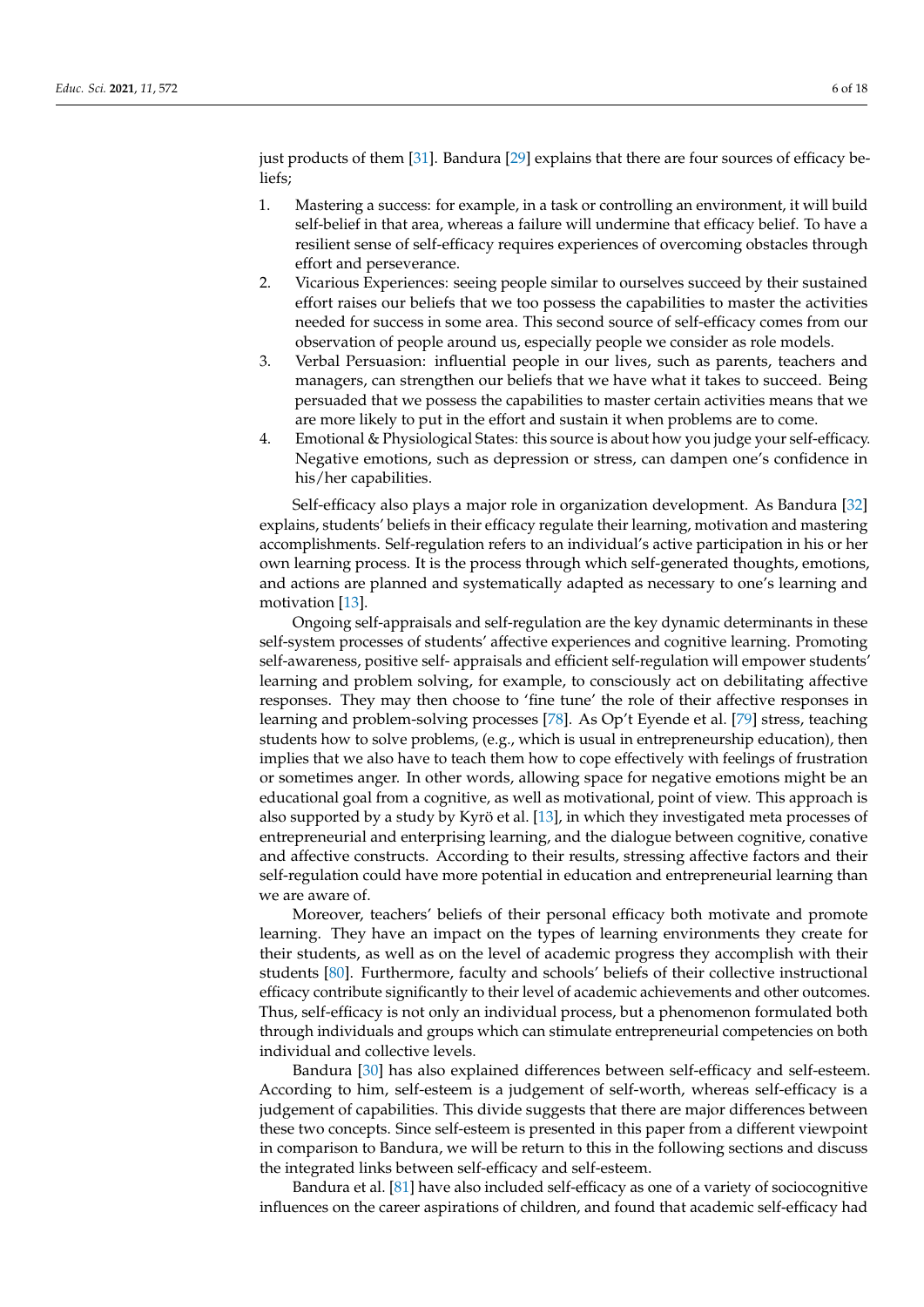the strongest direct effect. While the relationship between self-efficacy and career choice has been well established in the career theory literature, most studies have not included specific career options around entrepreneurship [\[63\]](#page-16-0). However, there are also studies that support the correlation of self-efficacy and career intentions, specifically in the realm of entrepreneurship e.g., [\[63,](#page-16-0)[82\]](#page-16-17).

### 2.2.2. Self-Esteem by Borba

Borba bases her research on Burns [\[69](#page-16-12)[,70\]](#page-16-18) and Shavelson et al.'s [\[71\]](#page-16-6) studies, as well as Reasoner's theory [\[19](#page-14-15)[,83](#page-16-19)[,84\]](#page-16-20). She divides self-esteem into five different components, which can help individuals to shape the internal image of self as a subjective experience, which may not be consistent with other people's views of himself/herself [\[19](#page-14-15)[,22\]](#page-14-27).

According to Borba [\[19\]](#page-14-15) students with high self-esteem usually perform well in the following areas: Security, Selfhood, Collaboration, Mission and Competence.

**Security:** feeling of security or emotional security: 'I feel safe and trust my friends and teachers. I dare to try out new solutions. I know what is expected from me'. An individual with a stable basic social security is able to assess his/her abilities. He/she is also able to function in different and changing environments and is able to receive varying information from these situations. For example, if a student has problems with basic social security, they may isolate themselves and avoid social situations. In addition, the student confirms things multiple times and may need external confirmation, such as a teacher's validation, for things they do. On the other hand, problems with basic social security may lead to a situation in which rules and instructions are disregarded. Therefore, in distressing situations, defenses are also relied on. [\[21](#page-14-17)[,24\]](#page-14-19)

**Selfhood:** everyone is special, individuality or harmonious identity: '*Who am I*'; A freedom to shape an individual identity: an individual is able to appreciate themselves. Such an individual knows who he is and what he believes in. He perceives himself as eligible, and he has a realistic understanding of his roles and qualities. Such an individual is able to receive constructive criticism because he recognizes his qualities and abilities. Being aware of oneself also creates the feeling of security and the individual has the capacity to praise and encourage others, see, e.g., [\[19](#page-14-15)[,20\]](#page-14-16). Problems with selfness cause, among other things, negative self-description and oversensitivity to criticism. A person is not able to recognize his role nor his abilities. Such a student wants to be inconspicuous or correspondingly draws special attention. The individual does not recognize his abilities and is not able utilize them. He may also underrate the significance of assessment [\[22,](#page-14-27)[23\]](#page-14-18).

**Affiliation:** collaboration skills, the feeling of belonging or the feeling of unity: '*I feel that I am being accepted as a part of the community*'. The third dimension concerns interaction and attitude towards others. It is typical for social cohesion that an individual identifies with a community and a group. Consequently, understanding one's uniqueness is not only relevant for an individual's development. It is important, for example, that a student feels accepted in studies-related group situations. A strong feeling of togetherness arises when a student feels accepted and appreciated by people who the student appreciates. Their social contacts are positive. They dare to venture into new friendships and interactive situations. An individual with a strong feeling of togetherness is cooperative and masters sympathy [\[22](#page-14-27)[–24\]](#page-14-19).

**Mission:** goal orientated behaviour: '*I know what I believe in and where I go. I can set goals for my actions*'. Students, who are orientated towards goals, perceive their life as meaningful. They know the objectives and direction. These students also set goals for themselves and accomplish them. Problems and hardships do not discourage the student. The individual is able to find alternative and creative solutions and minimize problems in problematic situations [\[19](#page-14-15)[,20\]](#page-14-16). If a student has poor mission and goal orientated behaviour, they are not able to get motivated in performance situations, but rather they get bored. They are not able to see alternatives in their actions. Feelings of weakness and helplessness are typical. Such a student does not set goals, gets discouraged easily, avoids responsibilities and is not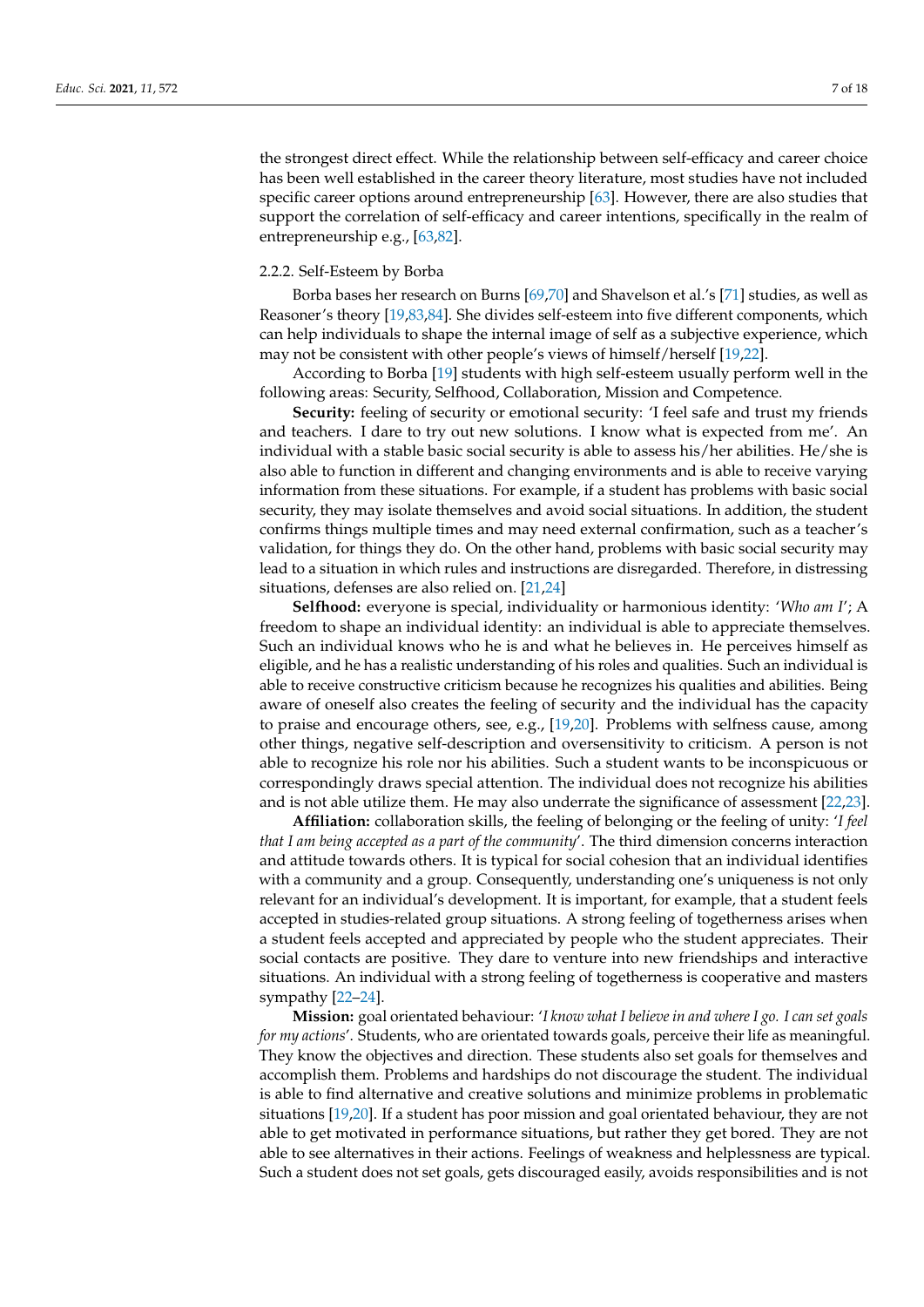able to make decisions. Often, tasks remain unfinished. In addition, indetermination often describes life [\[22](#page-14-27)[–24\]](#page-14-19).

**Competence:** 'I feel that I am an efficient student, who can also influence the actions of others. I solve problems. They serve my studies. I look for new opportunities and also take risks. I achieve my goals'. The feeling of competence arises from the confidence that the student is able to reach the set goals, overcome problems that he faces, and by pursuing his dreams. This is an individual who perceives themselves as competent, is able to seek alternative solution models, solve problems, create and use their capacity effectively. The individual is aware of their strengths, but is also able to accept shortcomings. The feeling of competence also prevents total failure, because mistakes are perceived as a part of learning. A student who perceives themselves as competent feels from time to time that they are successful. Such a student is glad to share their ideas and opinions [\[19](#page-14-15)[,20](#page-14-16)[,22](#page-14-27)[–24,](#page-14-19)[84\]](#page-16-20). If an individual's feeling of competence is weak, they are unwilling to share their ideas and thoughts with others. They do not want to take risks nor try again. This also slows down the development of creativity. Such an individual is helpless and perceives themselves as useless even in such areas in which they are skillful. If the individual performs well, they underrate their performance or believe that their success originates from coincidence [\[21,](#page-14-17)[22\]](#page-14-27).

At first, an individual's self-esteem forms from three elements; these are basic security, selfhood and affiliation. The environment has an important role in their development. When these three elements develop, the individual can form a more specific and realistic picture of themself. As a result, mission and competency are formed. Thus, the importance of external control gradually decreases, and the individual does not need to rely up on others' opinions, but rather the individual becomes internally-driven. Such internal drive is called self-empowerment. An individual who strengthens his/herself is able to detect alternative solutions to problems. This improves, for example, problem-solving capabilities, creativity, innovation, taking risks and enables setting more specific and challenging goals, through which life can be perceived as more meaningful. When an individual is concentrated on recognizing his/her strengths, accomplishing goals and is aware of different alternatives, flaws and weaknesses can be accepted without them significantly weakening his/her self-esteem, but mistakes and hardships become tools of learning. Also, when an individual strengthens his/herself and accomplishes the set goals, they do not need to seek other people's approval. They know themselves, and that they have succeeded, which helps them to try new things and take risks [\[19,](#page-14-15)[24,](#page-14-19)[85\]](#page-16-21).

Borba [\[19](#page-14-15)[,20\]](#page-14-16) also stresses the self-esteem of an organization or/and a group: In a community with members with high self-esteem, they all fell accepted, and it is easier to communicate in a group. It feels good to make plans about common goals and results are also achieved. A strong group can also cope with setbacks, and it is willing to create solutions to solve problems. In an organization or in a group, we can even gain new energy from setbacks and create new opportunities. Feelings about our own work and about our self-esteem in a community are even a key to our well-being in school.

#### 2.2.3. A Summary of Borba's and Bandura's Views: Similarities and Differences

Comparing and summarizing Borba's and Bandura's views of positive self-belief development, there are both similarities and differences. Both researchers emphasize goal-orientated behaviour, competence and the meaning of community, although Borba focuses more on interaction development and Bandura on role models. Bandura also refers to the emotional and psychological state of a person, whilst Borba stresses the components of selfhood and security. Both approaches have been tested to be relevant in education. In previous studies, Borba's [\[19\]](#page-14-15) theory has been tested several ways, indicating this research approach may be valid in terms of indicating motivation, causal attributions and academic results, e.g., [\[21–](#page-14-17)[24](#page-14-19)[,38](#page-15-12)[,85\]](#page-16-21). For example, in Seikkula-Leino's research [\[8\]](#page-14-5), in which she studied under- and overachievers in bilingual education, it was found out that academic self-image [\[69](#page-16-12)[–71](#page-16-6)[,85\]](#page-16-21) is correlated with the feeling of competence [\[19\]](#page-14-15), school achieve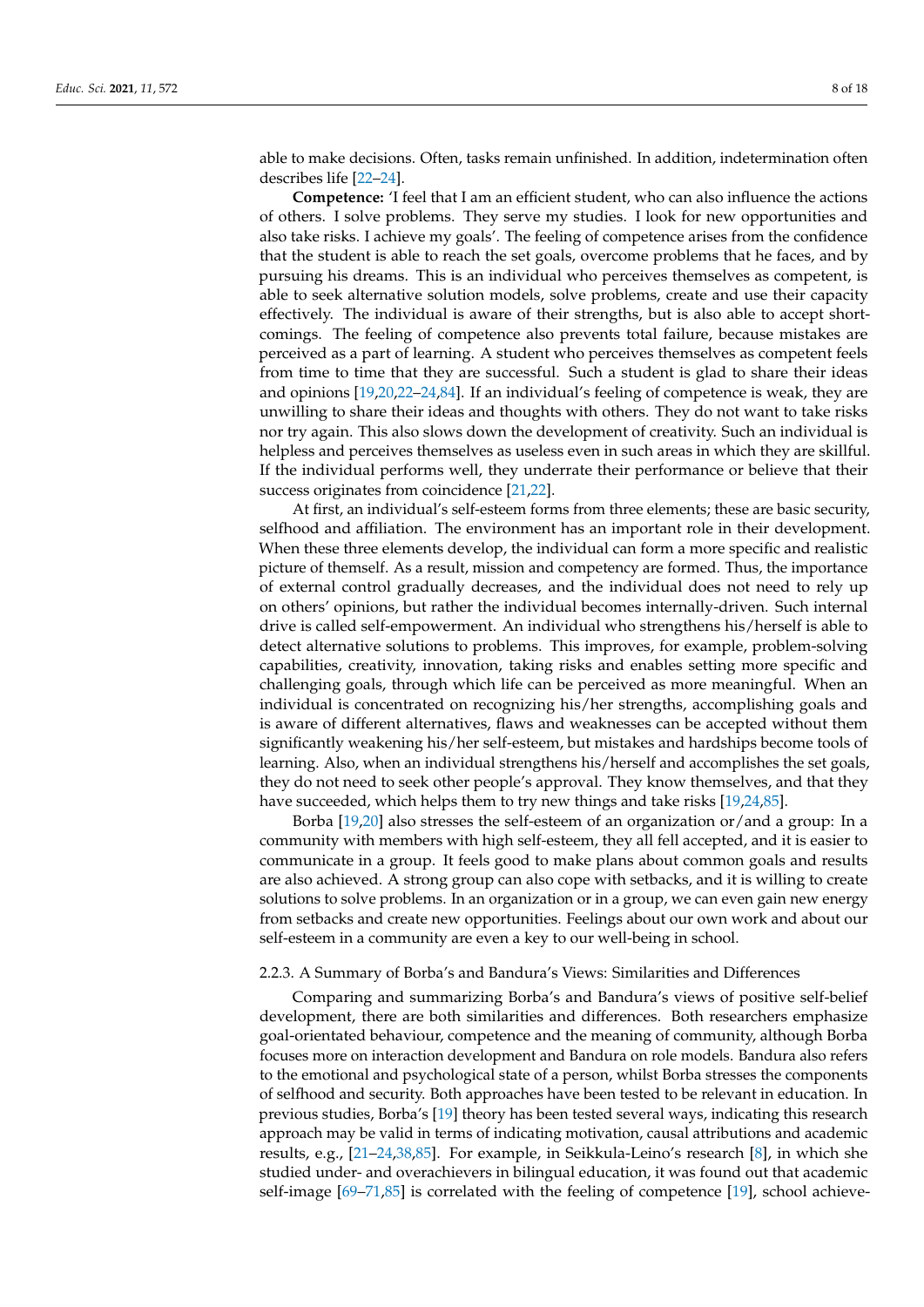ments of mathematics and languages, and how students' motivation, in terms of 'sense of control—causal attributions' [\[85\]](#page-16-21) can have causal relationships with self-esteem and school results. Later, Borba's approach was utilized in the research of entrepreneurship education, e.g., in terms of studying entrepreneurial team behavior [\[86\]](#page-16-22), entrepreneurial staff competencies [\[25\]](#page-14-20), and designing a measurement tool for entrepreneurship education [\[6,](#page-14-3)[16\]](#page-14-12).

Currently, there are very few published studies presenting the role of self-esteem in the context of entrepreneurship research, even when it is a frequently studied variable in many other psychological domains, such as self-efficacy studies [\[65,](#page-16-2)[87\]](#page-16-23). However, preliminary connections have been examined in Staniewski & Awruk's [\[66\]](#page-16-3) study, which highlighted how entrepreneurial success is related to general self-esteem, self-efficacy and various other psychological factors. Unlike in psychology and science (e.g., medicine), self-efficacy and self-esteem have arguably been the most researched constructs of human self-evaluations that are closely related also to their mental well-being [\[88–](#page-16-24)[90\]](#page-16-25).

Therefore, we may estimate that entrepreneurial behavior could be a construct that involves both self-esteem and self-efficacy. However, first there is a need to develop its theoretical construct for further testing and measurement validation.

However, we have begun this work. For example, in our research related to the development of an entrepreneurial organization [\[25\]](#page-14-20) and pedagogy development for entrepreneurial team learning [\[17\]](#page-14-13), we have made preliminary use of these theoretical starting points, and we have created preliminary indicators. According to results, the framework would appear to be relevant for studying and developing entrepreneurial learning. Admittedly, in this concept paper, we delve into the rationale of the framework and deepen it from the discursive point of view.

In the next section, the chosen methodology for the framework development—an interdisciplinary literature review—will be presented, after which we will examine if a combination of Borba's and Bandura's approaches allows developing a novel construct to assess entrepreneurial competencies by integrating education, psychology and entrepreneurship research.

## **3. Method: Literature Search**

A systematic literature review was undertaken in February 2021 in line with the research aims outlined in the introduction, and the following research question that was posed:

How are both self-efficacy and self-esteem studied in the context of entrepreneurial behaviour and/or learning, and/or entrepreneurship, and/or entrepreneurship education?

The literature search was conducted in Scopus and the Web of Science database using the search strings 'self-efficacy', 'self-esteem', 'entrepreneurial behaviour', 'entrepreneurship', 'entrepreneurship education' and 'entrepreneurial competencies'. This search rendered 916 results. During prereading, titles and abstracts were analyzed and articles related to all concepts were selected, leading to a total number of 41 articles. Only research papers or other work published by a peer-review process were included. The following attributes of articles were analyzed to produce an initial categorization of articles and to decide whether an article was to be considered for further analysis: aim of the article/research focus, language, theoretical contribution, research methods, and type of results (qualitative, quantitative). Research was only accepted for further analysis if they provided a concrete theoretical contribution to this study. Based on these criteria, 24 peer-reviewed studies were included in the analysis. Articles were coded deductively and inductively using a concept-centric approach [\[91\]](#page-16-26) to analyze the key findings on entrepreneurial behaviour/entrepreneurship, entrepreneurial competencies, self-esteem and self-efficacy, and creating a theoretical basis supporting development of entrepreneurial educational practices. The information provided by the latest research papers was integrated into 'traditional research' in the field starting from early 1900s.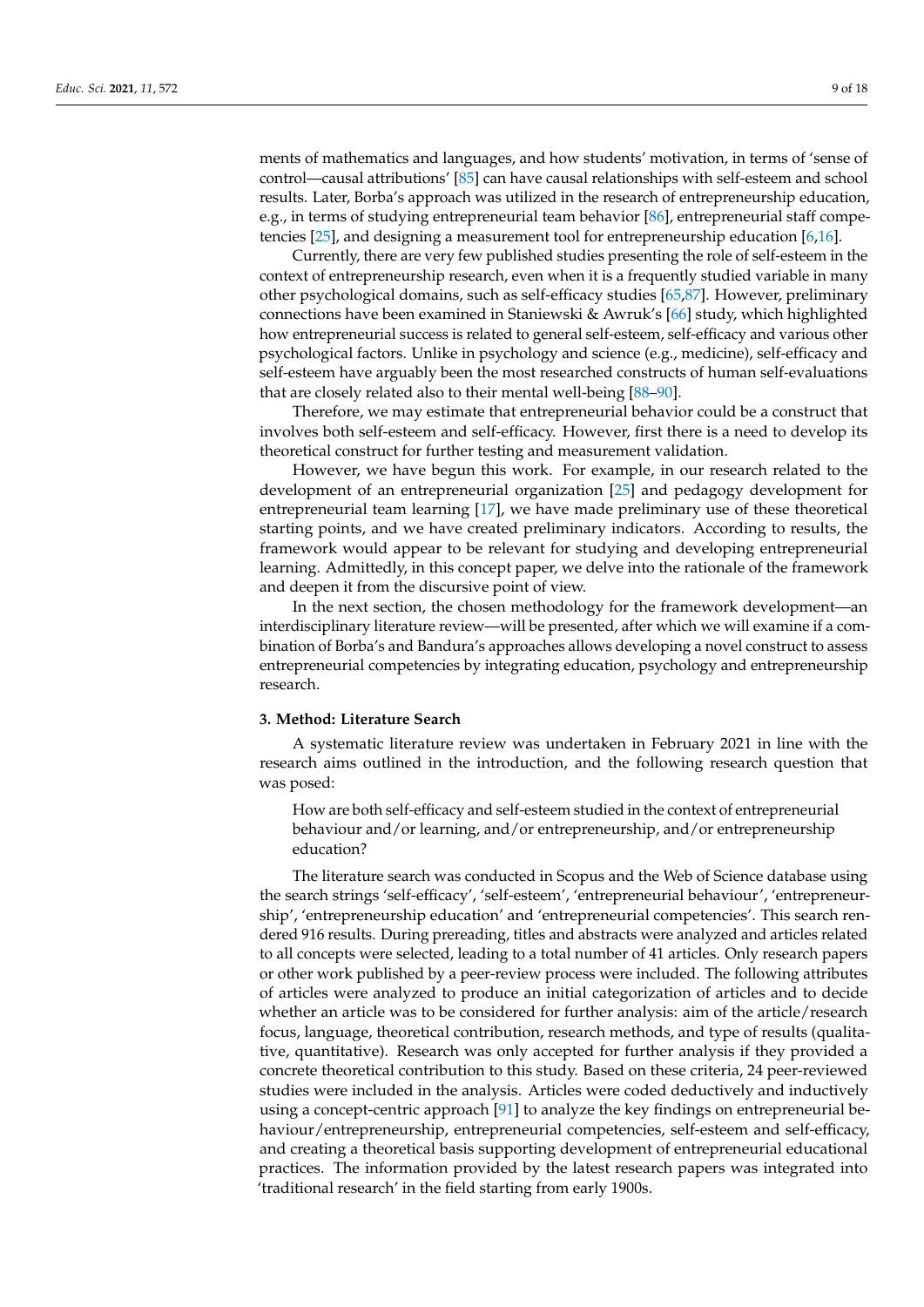# **4. Results**

As previously explained, former studies on entrepreneurial learning and behaviour have not explicitly covered the theoretical underpinnings behind the development of entrepreneurial competencies. Therefore, we aimed to develop a summarized theoretical basis for an in-depth understanding of entrepreneurial competencies. Moreover, we emphasize opening self-esteem and self-efficacy research in this area. As much of our previous research has been based on the development of measurement tools for entrepreneurial behavior or entrepreneurship education, e.g.,  $[6,16]$  $[6,16]$ , it is also stressed how the model derived from literature could support the development of practices and assessment tools for entrepreneurial education.

The Table [1](#page-9-0) illustrates how entrepreneurship research emphasizes self-efficacy, educational psychology from a self-esteem research point of view, entrepreneurship education research, theoretical openings for learning (as experimental, student-centered and social learning), and the principles guiding the development of a practice-supported learning theory model, which could be summed up towards the conceptualization of a new construct in the field. The table shows how entrepreneurship (according to entrepreneurship research) is based on self-efficacy and even self-esteem, thus promoting entrepreneurial intentions.

On the other hand, opportunity-oriented (even future-orientated and proactive) thinking is also a key feature of entrepreneurialism. Furthermore, strong foundations in educational psychology emerge to emphasize self-esteem and efficacy in this context. In entrepreneurship education research, entrepreneurship is seen as an issue that develops in for, about, and through entrepreneurship in which, according to the research of learning, experimental and '*hands on*' *learning* play an important role. Recently, the discussions in entrepreneurship education have also stressed the development of competencies (e.g., entrepreneurial competencies) by which an individual may cope in society, e.g., in working life. On the other hand, it is also possible to focus more intensely on working life, such as by starting a company and acting as an entrepreneur. In general, when we set out to take forward the development of a theoretical framework in education, it would be wise to consider how theory could also serve practice, such as the development of assessment in the field, e.g., [\[33](#page-15-0)[,34](#page-15-1)[,37](#page-15-11)[,38,](#page-15-12)[92–](#page-16-27)[94\]](#page-16-28).

<span id="page-9-0"></span>**Table 1.** A literature based framework demonstrating connections from different disciplines and approaches to understand entrepreneurial competencies and their assessment in education.

| <b>Defining Connections from</b><br>Different Desciplines and<br>Approaches to Understand and<br>Develop Entrepreneurial<br>Competencies in Education:<br>Literature in<br>Education/Literature in<br>Entrepreneurship Education and<br>Entrepreneurship                                                                                                                                                                                                                                               | Literature in Entrepreneurship<br>Education                                                                                                                                                                                                                                                                                                                  | Literature in Entrepreneurship                                                                                                                                                                          | <b>What Are the Connections from</b><br>Different Disciplines and<br><b>Educational Approaches?</b>                                                                                                                                                                                                                                                                                                                                                                                                                                |
|--------------------------------------------------------------------------------------------------------------------------------------------------------------------------------------------------------------------------------------------------------------------------------------------------------------------------------------------------------------------------------------------------------------------------------------------------------------------------------------------------------|--------------------------------------------------------------------------------------------------------------------------------------------------------------------------------------------------------------------------------------------------------------------------------------------------------------------------------------------------------------|---------------------------------------------------------------------------------------------------------------------------------------------------------------------------------------------------------|------------------------------------------------------------------------------------------------------------------------------------------------------------------------------------------------------------------------------------------------------------------------------------------------------------------------------------------------------------------------------------------------------------------------------------------------------------------------------------------------------------------------------------|
| Literature from learning theories<br>Learning by doing: hands-on<br>approach for learning, meaning<br>learners must interact with their<br>environment in order to adapt<br>and learn. (e.g., [95,96])<br>Learner-centered and<br>constructivist-based learning<br>(e.g., [97,98])<br>Learning is a social process in<br>which a learner may reach his or<br>her full potential (e.g., [77])<br>The learner is responsible for<br>developing his/her learning and<br>learning environment (e.g., [99]) | Learning for, about and through<br>entrepreneurship (e.g., $[35]$ )<br>Entrepreneurship education as an<br>object and as a pedagogical<br>approach $(e.g., [40])$<br>Developing competencies for<br>entering into working life and<br>creating new business; Realizing<br>entrepreneurship education in<br>practice by assessment (e.g.,<br>[14, 25, 37, 38] | Self-efficacy research supporting<br>the idea of boosting<br>entrepreneurial intentions and its<br>connection to self-esteem (e.g.,<br>$[26,31,32,50-53]$<br>Opportunity creation (e.g.,<br>$[46 - 48]$ | Education reformers have,<br>throughout decades and even<br>centuries always emphasized<br>learner-centredness and the<br>learner's self-activity.<br>Genuine learning also takes place<br>in a social context where the<br>learner also has responsibilities<br>and freedoms. These contexts are<br>also outside of a formal school<br>that enhances the integration into<br>working life and society.<br>Furthermore, the learner takes<br>action to develop new ideas, thus<br>promoting, e.g., entrepreneurship<br>in society. |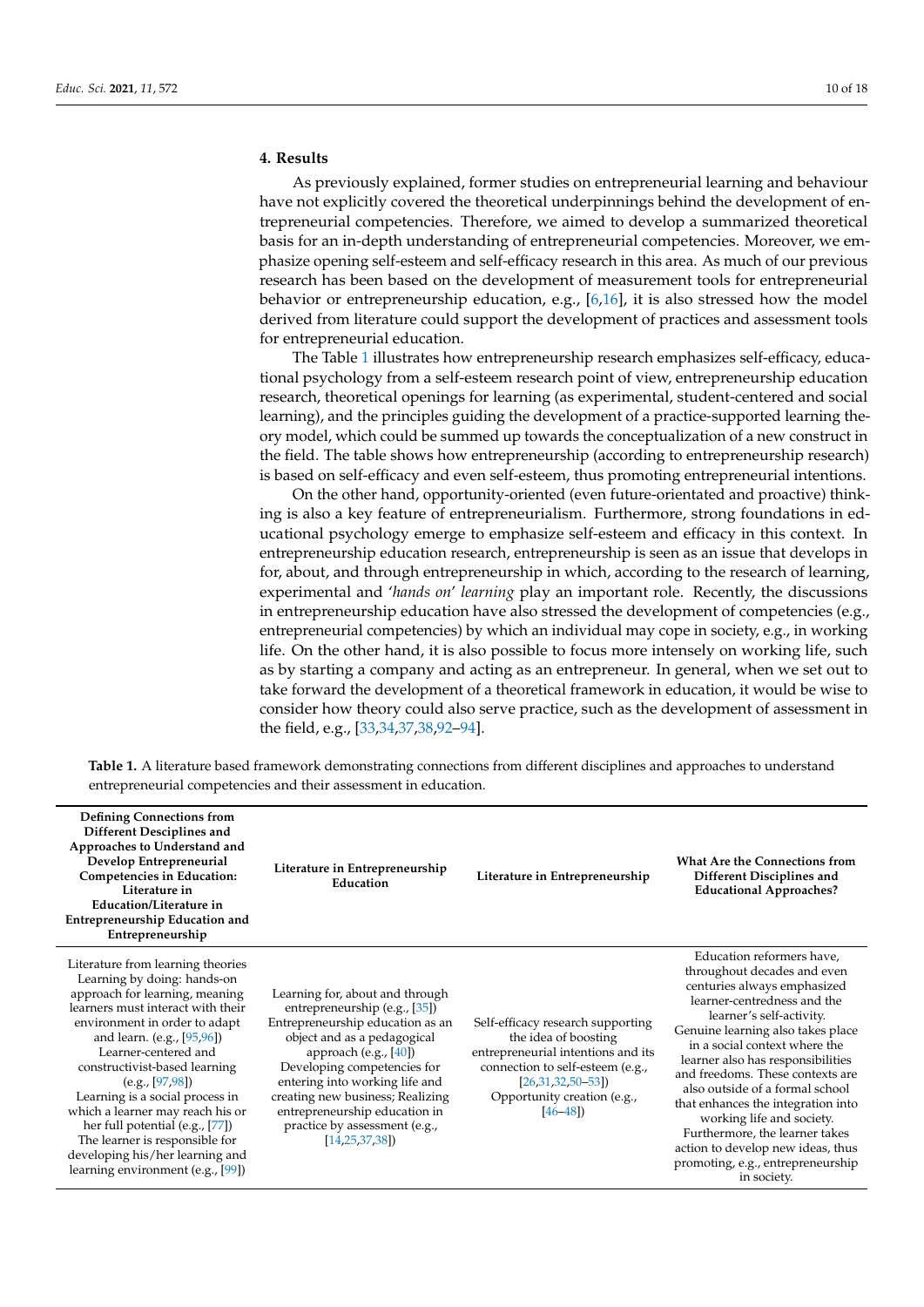| Table 1. Cont.                                                                                                                                                                                                                                                  |                                             |                                |                                                                                                                                                                                                                                                                                                                                                                                                                                                                                                                                              |  |  |
|-----------------------------------------------------------------------------------------------------------------------------------------------------------------------------------------------------------------------------------------------------------------|---------------------------------------------|--------------------------------|----------------------------------------------------------------------------------------------------------------------------------------------------------------------------------------------------------------------------------------------------------------------------------------------------------------------------------------------------------------------------------------------------------------------------------------------------------------------------------------------------------------------------------------------|--|--|
| <b>Defining Connections from</b><br>Different Desciplines and<br>Approaches to Understand and<br>Develop Entrepreneurial<br>Competencies in Education:<br>Literature in<br><b>Education/Literature in</b><br>Entrepreneurship Education and<br>Entrepreneurship | Literature in Entrepreneurship<br>Education | Literature in Entrepreneurship | <b>What Are the Connections from</b><br>Different Disciplines and<br><b>Educational Approaches?</b>                                                                                                                                                                                                                                                                                                                                                                                                                                          |  |  |
| Literature from other<br>educational psychology<br>Self-esteem research supporting<br>education practices and their<br>assessment & integrating the<br>aspects of self-efficacy research<br>(e.g., [19,20,24,85])                                               |                                             |                                | Entrepreneurship research focuses<br>on self-efficacy. On the other hand,<br>the same issue has been addressed<br>in educational psychology<br>through self-esteem research.<br>Different disciplines emphasize<br>the individual's thinking,<br>self-belief, thus also influencing<br>one's actions, e.g., in creating new<br>opportunities.                                                                                                                                                                                                |  |  |
| Literature supporting a theory<br>creation enhancing assessment<br>in education<br>$(e.g., [33,34,37,38,92-94])$                                                                                                                                                |                                             |                                | In general, research in education,<br>entrepreneurship education, and<br>entrepreneurship often focus on<br>developing and testing new<br>practices.<br>To create appropriate, e.g.,<br>teaching practices, one must first<br>understand what they should<br>include. After this, indicators<br>based on theory or other<br>frameworks can be developed.<br>Thus we see (a) how, for example,<br>teaching practices work and (b)<br>how valid the theory or a<br>framework is and (c) consider<br>possible needs for further<br>development. |  |  |

Therefore, we present ENTself—a Fremework for Assessing Entrepreneurial Competencies, in the discussion of this paper based on this described summary of how we see the foundation of entrepreneurial competencies.

#### **5. Discussion**

Figure [1](#page-11-0) illustrates how empowering entrepreneurial learning is based on the previously summarized literature, thus supporting its future utilization in the assessment of entrepreneurial competencies.

In the ENTself framework, we adapted Borba's five core components of self-esteem: security, selfhood, affiliation, mission and competence. Moreover, we integrated the aspects of entrepreneurship and working life into this model as future (career) paths. In entrepreneurship education, this can also refer to employment readiness, orientation towards further studies, and opportunities and working life in general, although generating new business ideas is an inherent part of entrepreneurship. The latter can also mean generating new ideas for the development of the workplace of students. This can also include opportunity creation [\[46,](#page-15-13)[47\]](#page-15-14). Furthermore, Borba's self-esteem approach has been selected from the point of view of stressing self-efficacy that has been considered to be crucial for boosting entrepreneurial intentions in the field of entrepreneurship research [\[26,](#page-14-21)[31](#page-14-25)[,32](#page-14-24)[,50–](#page-15-17)[53\]](#page-15-18). Moreover, Borba's approach has previously been theoretically and methodically triangulated several ways, e.g., [\[24\]](#page-14-19).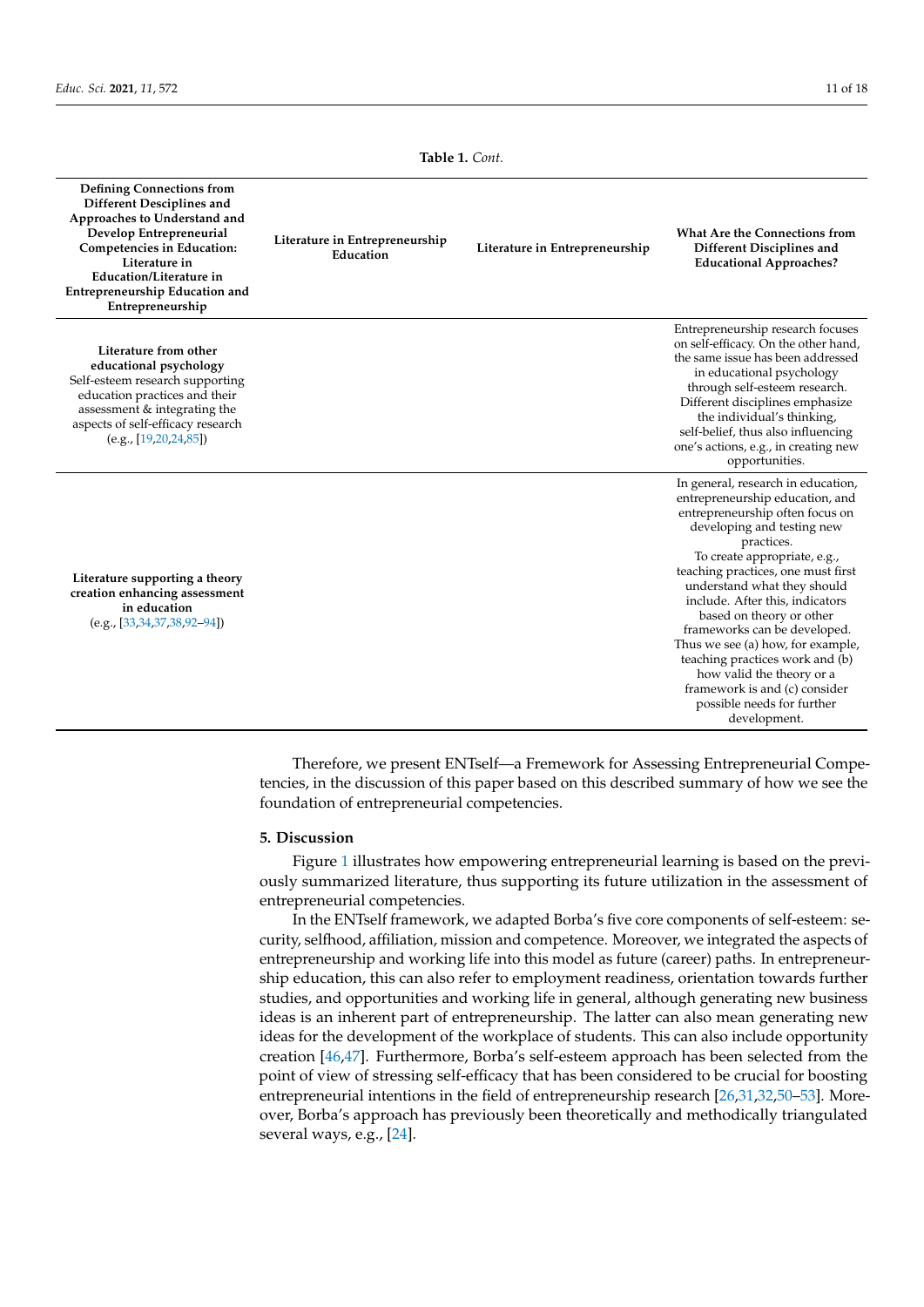<span id="page-11-0"></span>

**Figure 1.** ENTself—a Framework for Assessing Entrepreneurial Competencies.

Next, we revised the six core components to be more explicit for both students and teachers, while still stressing Borba's work. The ground of entrepreneurial learning involves the following components: (1) Trust; (2) Get to know yourself; (3) Cooperation; (4) Learn to set goals; (5) Practice success; and (6) Create your path to future (e.g., working life, entrepreneurship, future studies). The model is based on Borba's idea of self-empowerment, which is also formed in the activities of the group, (e.g., Bandura [\[29\]](#page-14-23)). Social processes for learners are also essential to empower the existing potential of both individuals and groups [\[77](#page-16-11)[,95](#page-16-29)[,96\]](#page-16-30). Entrepreneurial learning proceeds experiential learning [\[59\]](#page-15-24), studentcentered education [\[97](#page-16-31)[,98\]](#page-17-0), learning by doing [\[95](#page-16-29)[,96\]](#page-16-30), and allowing and encouraging students to take responsibility and have freedom to decide for themselves. They may design their learning environments and actions to enhance their learning [\[99\]](#page-17-1). At first, an individual's self-esteem forms from three elements; these are basic security, selfhood and affiliation. The environment has an important role in their development. When these first three elements develop (see Figure [1:](#page-11-0) "Trust, Get to know yourself, Cooperation") the individual forms a more specific and realistic picture of himself. As a result, goal setting and success will improve. Thus the importance of external control gradually decreases, and the individual does not need to rely upon other's opinions. The individual becomes internally driven. As explained in the literature review, such internal drive is called self-empowerment, which supports the development of entrepreneurial competencies involving creativity, problem solving, risk taking, and other kinds of entrepreneurial behavior. However, it is mentioned that these processes are complex and linear estimations, and conclusions may not be taken as self-evident.

How do these six approaches could be seen in entrepreneurship education? As an example, in terms of cooperation, a student may find new creative ways to develop friendships. Or in terms of developing self-trust, a student will create solutions for a problem which may arise when presenting new ideas aloud. Furthermore, all these created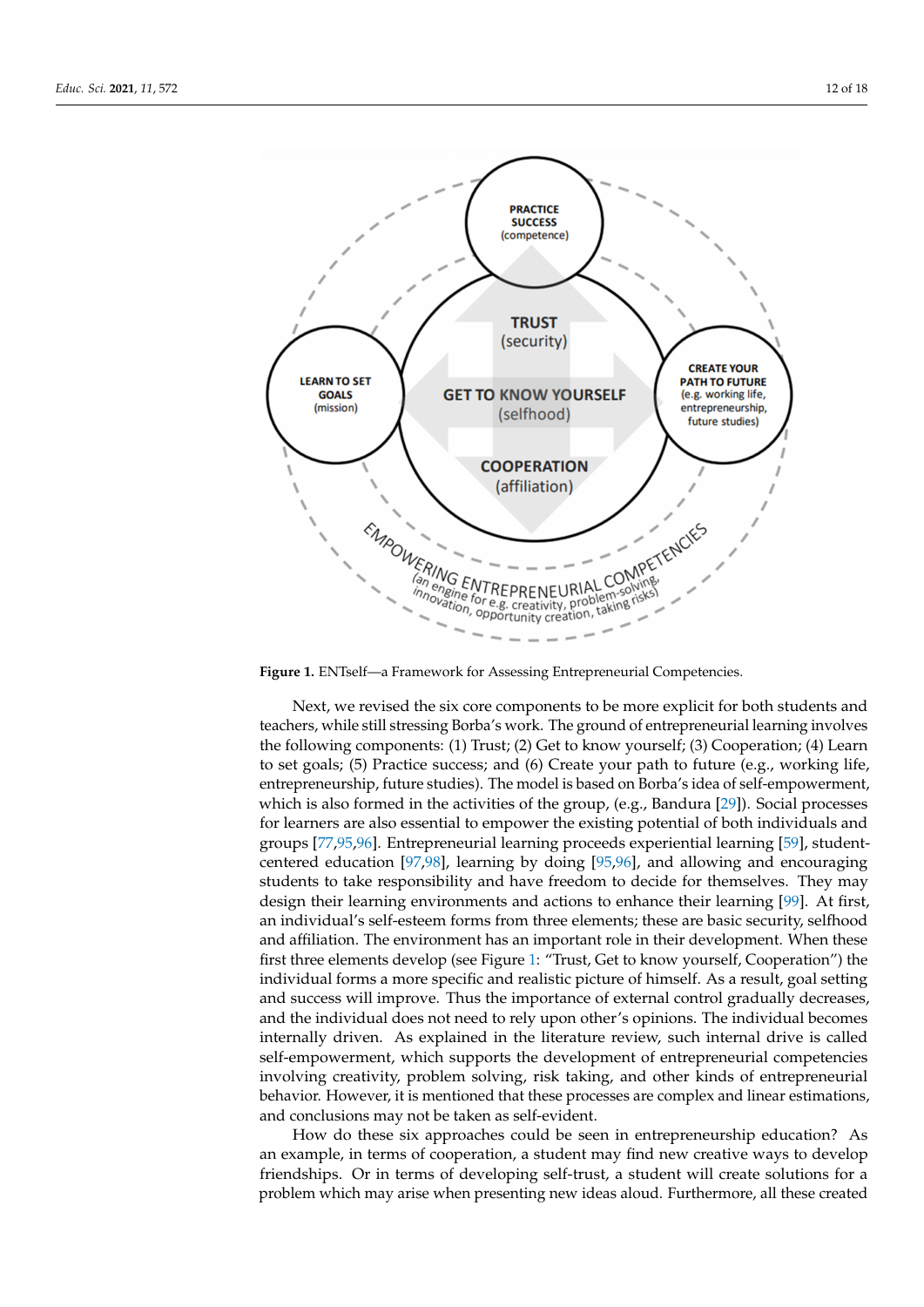approaches reflect Gibb's idea [\[35\]](#page-15-2) of learning about, for and through entrepreneurship. Entrepreneurial behavior is more or less about a way of thinking, acting, and a way of working every day. It is not just about establishing a company. Moreover, this model is not only for students' learning. Future research address questions the link between the teacher and student learning [\[100\]](#page-17-2). It is also about teacher or other trainer education and relationships between research practices [\[33](#page-15-0)[,34](#page-15-1)[,37](#page-15-11)[,38,](#page-15-12)[92–](#page-16-27)[94\]](#page-16-28). Therefore, it is suggested that, in the future, it also combines different research approaches from different actors, point of view in a very practical way, in order to promote practices in classroom settings.

However, it should be noted that even though the key concepts and their relationship have been defined, this research is still decidedly tentative and thus needs a great deal of effort to reach the level of theory. In order to achieve more learning interventions, both formal and informal, based on the model, perhaps our interventions may have culturebound specifics that might affect the findings and change the dynamics of the model. Furthermore, a tested conceptual approach may still be missing some critical aspects. Through continuing research, we can further develop our model by studying other relevant literature as well as upcoming data. In order to create a reliable and valid construct of entrepreneurial competencies, further assessment will be needed for its validation.

This work has already begun in practice. For example, in the SKILLOON [\(www.](www.skilloon.com) [skilloon.com](www.skilloon.com) (accessed on 16 August 2021)) learning environment, which is an official education concept of Education Finland and supported by the Finnish National Board of Education, we have taken steps to develop AI-based metrics based on the framework. In addition, by utilizing Borba's [\[19,](#page-14-15)[20\]](#page-14-16) hands-on research-based materials for education and other good teaching practices related to the framework and entrepreneurial learning, we have formed the basis for using this framework in education and its research. In the future, our research will also focus on arguing how these pragmatic concepts have been utilized in the SKILLOON learning environment.

## **6. Conclusions**

This paper aimed to widen the theoretical and conceptual discussion on entrepreneurial competencies. We have focused on the concepts of self-esteem and self-efficacy and how they are connected to the development of entrepreneurial competencies. We combine the key aspects of both concepts by proposing a new framework, ENTself—Assessment Framework of Entrepreneurial Competencies Integrating self-esteem and self-efficacy. In our study, we have shown how self-esteem and efficacy are interrelated with entrepreneurial competencies. However, there are many different definitions of for these concepts. For example, there are many different nuances in the definition of self-esteem, which poses some challenges to deriving unequivocal results based on the research literature.

Thus, the value of this research is in deepening and clarifying our understanding of entrepreneurial competencies by presenting the ENTself framework, which is based on interdisciplinary research drawing from psychology, education and entrepreneurship, and by discussing its potential utilization in entrepreneurship education. Entrepreneurship education providers need to clearly delineate the theoretical foundations of their courses and programs, and to both track and adequately measure their impact [\[7,](#page-14-4)[33](#page-15-0)[,34\]](#page-15-1). Although the framework may yet have many shortcomings when operationalized into practice, it is nevertheless a novel starting point for future development of indicators and research-based educational testing of the model. Also, we are already taking steps toward creating suitable assessment tools and practices, and our future research will focus on their effectiveness. Moreover, it is becoming more and more essential to consider whether we are doing 'the right things' in entrepreneurship education—or do we only think so? Is our framework still lacking elements that can only be detected in the implementation phase? Yet only by creating and researching different frameworks and conceptual approaches for entrepreneurship education can we be able to deepen our understanding on what entrepreneurship entails, how it could be promoted, and how education can support entrepreneurship through various practices.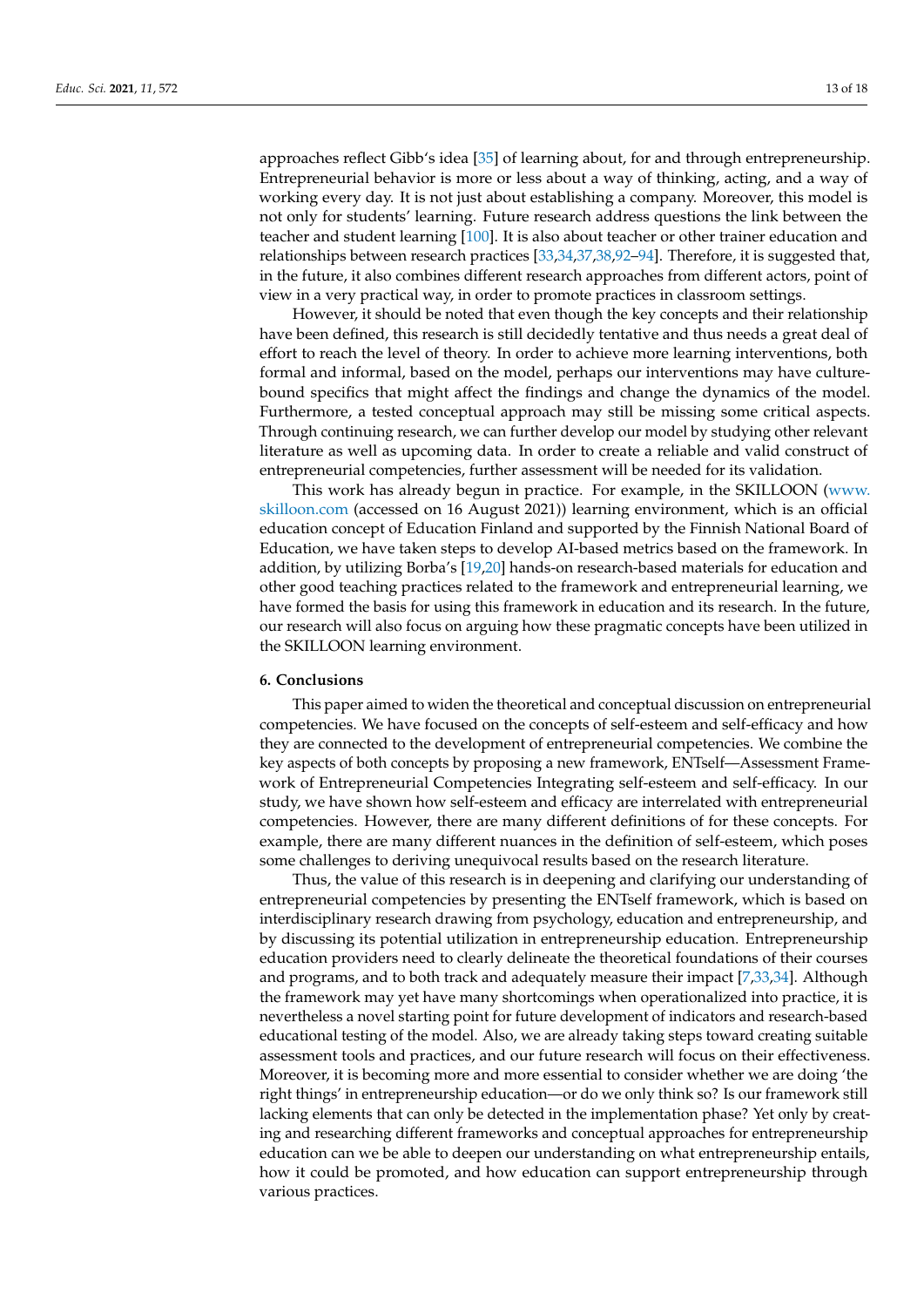The current challenges of entrepreneurship education are also largely due to the fact that it has been 'invented' for the business studies. However, today entrepreneurship education includes developing competencies that enable individuals and communities to cope with serious problems and to develop societies in a sustainable way. Therefore, entrepreneurship education is much more than creating a startup. Thus, entrepreneurship education and research on entrepreneurial competencies should be strengthened in a more comprehensive and interdisciplinary way in the future. In fact, education reformists have emphasized entrepreneurial learning throughout the ages, without using the concept of entrepreneurship education. Therefore, we could also use the ideas of practitioners to reform pedagogy in order to develop entrepreneurship education more widely. This would also open up its value more strongly for different disciplines.

Although our study is only the first pilot study in its field, we see much added value in this opening, despite its limitations. This study contributes to the development of a growing pool of knowledge in research of entrepreneurial competencies to finally achieve a wider generalizability of the key findings, for example in promoting entrepreneurship education in societies. By providing new insights to the understanding of entrepreneurial competencies and creating different frameworks, for example, for its evaluation, we are able to put entrepreneurship education much better into practice; as an example we have presented a preliminary theoretical framework on which our emerging metrics and practical solutions are based on, namely the current version of the SKILLOON environment.

In the future, entrepreneurship education could have more to offer in the development of educational practices in general. As mentioned before, its scope and potential impact are not always understood sufficiently. Entrepreneurship education is psychologically and socially based on the fact that a person is a whole being. We have approached the creation of entrepreneurial competencies from this point of view. To be entrepreneurial, he or she must have an understanding of himself or herself and of other people as well. In addition, he/she must believe in him/herself and his/her possibilities. Cooperation is an inherent part of it all. Actions need to be targeted, at least to some extent, to make a change. Instead of underachieving, an individual with profound entrepreneurial competencies aims for success, although risks and failures are part of this process in which creativity also plays an important role. Future thinking, such as an orientation to working life and entrepreneurship, is also a part of how individuals relate in a societal context. Thus entrepreneurial competencies are relevant for all aspects of everyday life, such as formal education, informal education, daily situations, working life, and social connections and thoughts. Entrepreneurial individuals, having entrepreneurial competencies, create an entrepreneurial society in cooperation, and vice versa; entrepreneurial communities may empower entrepreneurial individuals that have courage and strength to aim for their dreams, realize innovative actions together, and build better societies.

**Author Contributions:** Conceptualization, J.S.-L. and M.S.; methodology, J.S.-L.; validation, J.S.-L.; formal analysis, J.S.-L.; writing—original draft preparation, J.S.-L. and M.S.; writing—review and editing, J.S.-L. and M.S. All authors have read and agreed to the published version of the manuscript.

**Funding:** This research received no external funding.

**Institutional Review Board Statement:** Not applicable.

**Informed Consent Statement:** Not applicable.

**Data Availability Statement:** There is no data in this study.

**Conflicts of Interest:** The authors declare no conflict of interest.

#### **References**

- <span id="page-13-0"></span>1. Carey, J.; Beitelspacher, L.; Tosti-Kharas, J.; Swanson, E.A. Resource-Efficient Modular Course Design for Co-Teaching Integrated Sustainability in Higher Education: Developing the Next Generation of Entrepreneurial Leaders. *Entrep. Educ. Pedagog.* **2021**, *4*, 169–193.
- <span id="page-13-1"></span>2. International Labour Office. *Skills for a Greener Future. Key Findings*; International Labour Office (ILO): Geneva, Switzerland, 2019.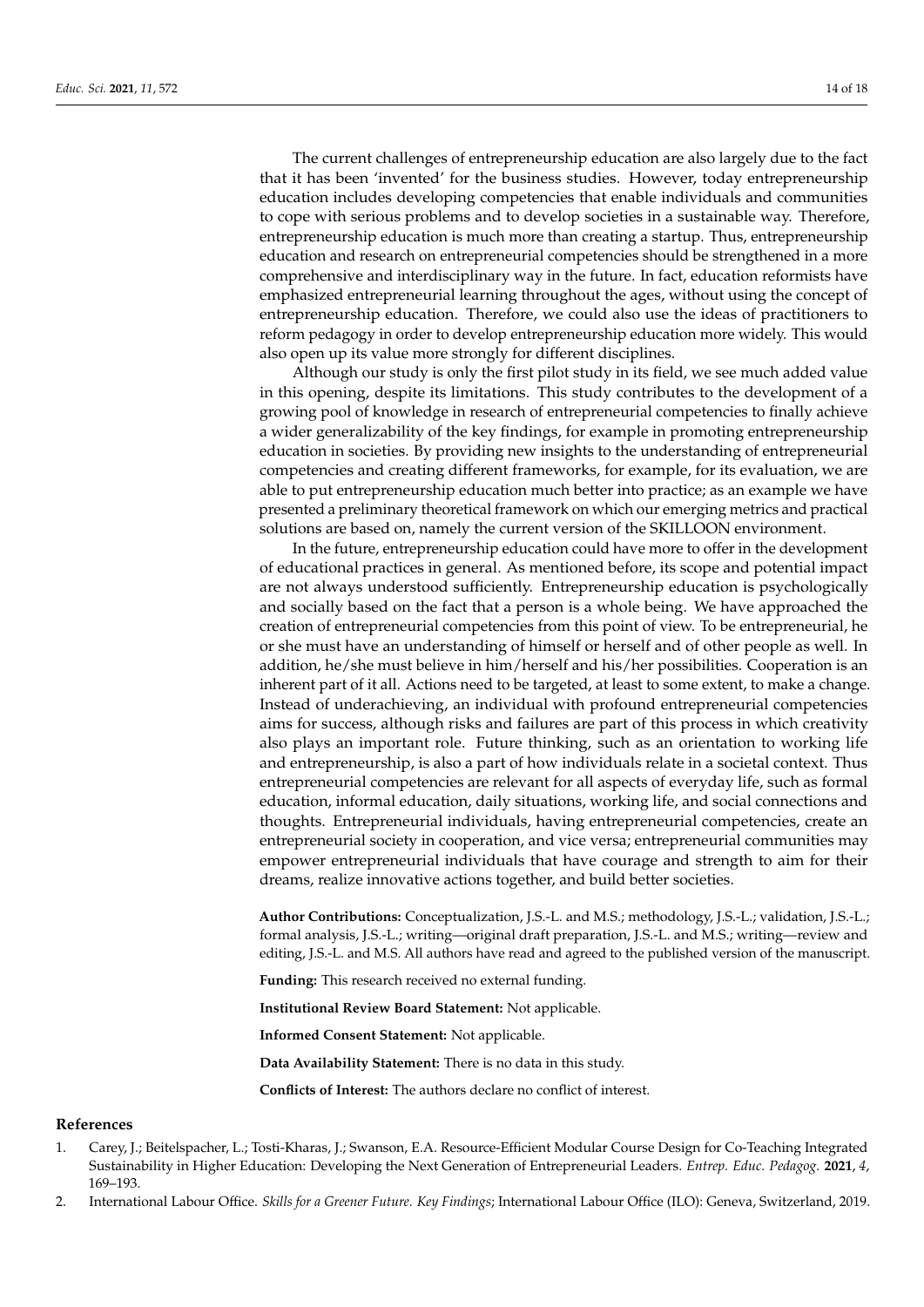- <span id="page-14-0"></span>3. Lackéus, M.; Lundqvist, M.; Williams Middleton, K.; Inden, J. *The Entrepreneurial Employee in PUBLIC and private Sector—What, Why, How*; Bacigalupo, M., Ed.; Publications Office of the European Union: Luxembourg, 2020. [\[CrossRef\]](http://doi.org/10.2760/460123)
- <span id="page-14-1"></span>4. GEM Global Entrepreneurship Monitor. *Global Report*; Global Entrepreneurship Research Association: London, UK, 2020.
- <span id="page-14-2"></span>5. Cárcamo-Solís, M.d.L.; Arroyo-López, M.d.P.; Alvarez Castañón, L.d.C.; García-López, E. Developing entrepreneurship in primary schools. The Mexican experience of "My first enterprise: Entrepreneurship by playing". *Teach. Teach. Educ.* **2017**, *64*, 291–304. [\[CrossRef\]](http://doi.org/10.1016/j.tate.2017.02.013)
- <span id="page-14-3"></span>6. Ruskovaara, E.; Pihkala, T.; Seikkula-Leino, J.; Järvinen, M. Broadening the resource-base for entrepreneurship education through teachers' networking activity. *Teach. Teach. Educ.* **2015**, *47*, 62–70. [\[CrossRef\]](http://doi.org/10.1016/j.tate.2014.12.008)
- <span id="page-14-4"></span>7. Dickson, P.H.; Solomon, G.T.K.; Weaver, M. Entrepreneurial selection and success: Does education matter? *J. Small Bus. Enterp. Dev.* **2008**, *15*, 239–258. [\[CrossRef\]](http://doi.org/10.1108/14626000810871655)
- <span id="page-14-5"></span>8. Seikkula-Leino, J.; Ruskovaara, E.; Hannula, H.; Saarivirta, T. Facing the Changing Demands of Europe: Integrating entrepreneurship education in Finnish teacher training curricula. *Eur. Educ. Res. J.* **2012**, *11*, 382–399. [\[CrossRef\]](http://doi.org/10.2304/eerj.2012.11.3.382)
- <span id="page-14-6"></span>9. Bosman, C.; Grard, F.M.; Roegiers, R. *Quel Avenir pour les Compétences?* De Boeck: Brussels, Belgium, 2000.
- <span id="page-14-7"></span>10. Chandler, G.N.; Jansen, E. The founder's self-assessed competence and venture performance. *J. Bus. Ventur.* **1992**, *7*, 223–236. [\[CrossRef\]](http://doi.org/10.1016/0883-9026(92)90028-P)
- <span id="page-14-8"></span>11. Cope, J. Toward a dynamic learning perspective of entrepreneurship. *Entrep. Theory Pract.* **2005**, *29*, 373–398. [\[CrossRef\]](http://doi.org/10.1111/j.1540-6520.2005.00090.x)
- 12. Hayton, J.; Kelley, D. A competency-based framework for promoting corporate entrepreneurship. *Hum. Resour. Manag.* **2006**, *45*, 407–427. [\[CrossRef\]](http://doi.org/10.1002/hrm.20118)
- <span id="page-14-9"></span>13. Kyrö, P.; Seikkula-Leino, J.; Mylläri, J. Meta processes of entrepreneurial and enterprising learning—The dialogue between cognitive, conative and affective constructs. *Eur. Res. Entrep.* **2011**, 56–84. [\[CrossRef\]](http://doi.org/10.4337/9780857931757)
- <span id="page-14-10"></span>14. Deveci, I.; Seikkula-Leino, J. A Review of Entrepreneurship Education in Teacher Education. *Malays. J. Learn. Instr.* **2018**, *15*, 105–148. [\[CrossRef\]](http://doi.org/10.32890/mjli2018.15.1.5)
- <span id="page-14-11"></span>15. Griffin, D.J.; Heinrich, W.F. Supporting a Merger of Entrepreneurship Curricula: Combining Organizational Frames and Theory of Change. *Entrep. Educ. Pedagog.* **2021**. [\[CrossRef\]](http://doi.org/10.1177/25151274211017549)
- <span id="page-14-12"></span>16. Ruskovaara, E.; Rytkölä, T.; Seikkula-Leino, J.; Pihkala, T. Building a Measurement Tool for Entrepreneurship Education: A Participatory Development Approach. In *Entrepreneurship Research in Europe Series*; Fayolle, A., Kyrö, P., Liñán, F., Eds.; Edward Elgar: Cheltenham, UK, 2015; pp. 40–58.
- <span id="page-14-13"></span>17. Nevalainen, T.; Seikkula-Leino, J.; Salomaa, M. Team Learning as a Model for Facilitating Entrepreneurial Competences in Higher Education: The Case of Proakatemia. *Sustainability* **2021**, *13*, 7373. [\[CrossRef\]](http://doi.org/10.3390/su13137373)
- <span id="page-14-14"></span>18. Bacigalupo, M.; Kampylis, P.; Punie, Y.; Van den Brande, G. *EntreComp: The Entrepreneurship Competence Framework*; Publication Office of the European Union: Luxembourg, 2016. [\[CrossRef\]](http://doi.org/10.2791/593884)
- <span id="page-14-15"></span>19. Borba, M. *A K-8 Self-Esteem Curriculum for Improving Student Achievement, Bahavior and School Climate*; Jalmar Press: Torrance, CA, USA, 1989.
- <span id="page-14-16"></span>20. Borba, M. *Home Esteem Builders: Activities Designed to Strengthen the Partnership between Home and School*; Jalmar Press: Torrance, CA, USA, 1994.
- <span id="page-14-17"></span>21. Aho, S. *Lapsen Minäkäsitys ja Itsetunto [Child's Self-Image and Self-Esteem]*; Oy Edita Ab: Helsinki, Finland, 1996.
- <span id="page-14-27"></span>22. Aho, S. Minä [Me]. In *Minä ja Muut. Kasvaminen Sosiaaliseen Vuorovaikutukseen [Me and the Others. Growing for A Social Interaction]*; Aho, S., Laine, K., Eds.; Otava: Keuruu, Finland, 1997.
- <span id="page-14-18"></span>23. Aho, S. *Tavoitteena Muutosagenttius. Muutosagenttikoulutuksen Valinnat ja Opettajaksi Opiskelevien Minäkäsityksen, Itsetunnon, ja Minän Kehitystason Muutokset Koulutuksen Aikana. [Aiming for the Agancies of Change. The Selection Procedures in the Change Agent Training and Student Teachers' Self-Concept, Self-Esteem and Self-Development during the Training]*; Turun Yliopiston Kasvatustieteiden Tiedekunta; Turun Yliopisto: Turku, Finland, 1998.
- <span id="page-14-19"></span>24. Seikkula-Leino, J. *Miten Oppilaat Oppivat Vieraskielisessä Opetuksessa? Oppilaiden Suoriutumistasot, Itsetunto ja Motivaatio Vieraskielisessä Opetuksessa [How Do Pupils Learn in Content and Language Integrated Teaching? Pupils' Achievement Levels, Self-Esteem and Motivation in Content and Language Integrated Teaching]*; Painosalama: Turku, Finland, 2002.
- <span id="page-14-20"></span>25. Seikkula-Leino, J.; Salomaa, M. Entrepreneurial Competencies and Organisational Change—Assessing Entrepreneurial Staff Competencies within Higher Education Institutions. *Sustainability* **2020**, *12*, 7323. [\[CrossRef\]](http://doi.org/10.3390/su12187323)
- <span id="page-14-21"></span>26. Neto, R.d.C.A.; Rodrigues, V.P.; Stewart, D.; Xiao, A.; Snyder, J. The influence of self-efficacy on entrepreneurial behaviour among K-12 teachers. *Teach. Teach. Educ.* **2018**, *72*, 44–53. [\[CrossRef\]](http://doi.org/10.1016/j.tate.2018.02.012)
- 27. Van Dam, K.; Schipper, M.; Runhaar, P. Developing a competency-based framework for teachers' entrepreneurial behaviour. *Teach. Teach. Educ.* **2010**, *26*, 965–971. [\[CrossRef\]](http://doi.org/10.1016/j.tate.2009.10.038)
- <span id="page-14-22"></span>28. Ruskovaara, E.; Hämäläinen, M.; Pihkala, T. Head teachers managing entrepreneurship education—Empirical evidence from general education. *Teach. Teach. Educ.* **2016**, *55*, 155–164. [\[CrossRef\]](http://doi.org/10.1016/j.tate.2016.01.004)
- <span id="page-14-23"></span>29. Bandura, A. *Self-Efficacy. The Exercise of Control*; W.H. Freeman and Company: New York, NY, USA, 1997.
- <span id="page-14-26"></span>30. Bandura, A. Self-Efficacy Beliefs in Adolescents. In *Guide for Constructing Self-Efficacy Scales*; Pajares, F., Urdan, T., Eds.; Information Age Publishing: Greenwich, CT, USA, 2005.
- <span id="page-14-25"></span>31. Bandura, A. Towards of Psychology of Human Agency. *Perspect. Psychol. Sci.* **2006**, *1*, 164–180. [\[CrossRef\]](http://doi.org/10.1111/j.1745-6916.2006.00011.x)
- <span id="page-14-24"></span>32. Bandura, A. Perceived Self-Efficacy in Cognitive Development and Functioning. *Educ. Psychol.* **2010**, *28*, 117–148. [\[CrossRef\]](http://doi.org/10.1207/s15326985ep2802_3)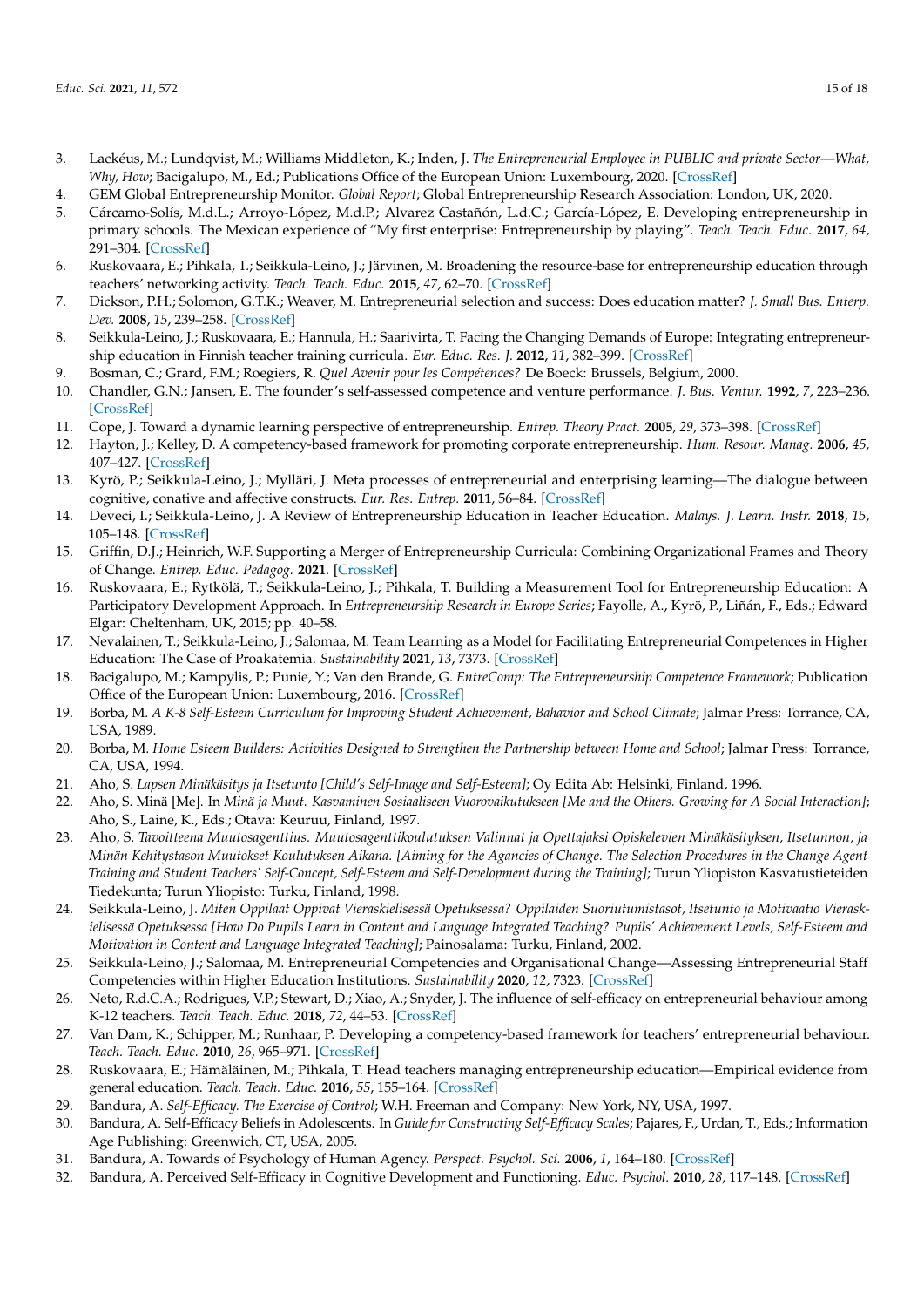- <span id="page-15-0"></span>33. Kaya, S.; Lundeen, C.; Wolfgang, C.H. Discipline orientations of pre-service teachers before and after student teaching. *Teach. Educ.* **2010**, *21*, 157–169. [\[CrossRef\]](http://doi.org/10.1080/10476211003632475)
- <span id="page-15-1"></span>34. Oh, D.M.; Ankers, A.M.; Lamas, J.M.; Tomyoy, C. Impact of pre-service student teaching experience on urban School teachers. *J. Instr. Psychol.* **2005**, *32*, 82–98.
- <span id="page-15-2"></span>35. Gibb, A. The Future of Entrepreneurship Education—Determining the Basis for Coherent Policy and Practice? In *The Dynamics of Learning Entrepreneurship in A Cross-Cultural university Context*; Kyrö, P., Carrier, C., Eds.; Entrepreneurship Education, University of Tampere, Research Centre for Vocational and Professional Education: Hämeenlinna, Finland, 2005; pp. 44–67.
- <span id="page-15-3"></span>36. Seikkula-Leino, J. *Perusopetuksen Opetussuunnitelmauudistus 2004–2006 ja Yrittäjyyskasvatuksen Kehittäminen. Paikallinen Opetussuunnitelmatyö Yrittäjyyskasvatuksen Näkökulmasta. [The Curriculum Reform in Basic Education 2004–2006 and the Development of Entrepreneurship Education]*; Opetusministeriön julkaisuja [Publications of the Finnish Ministry of Education]; Yliopistopaino: Helsinki, Finland, 2006.
- <span id="page-15-11"></span>37. Seikkula-Leino, J. CLIL Learning: Achievement Levels and Affective Factors. *Lang. Educ.* **2007**, *21*, 328–341. [\[CrossRef\]](http://doi.org/10.2167/le635.0)
- <span id="page-15-12"></span>38. Seikkula-Leino, J. *Opetussuunnitelmauudistus ja Yrittäjyyskasvatuksen Toteuttaminen [Curriculum Reform and the Implementation of Entrepreneurship Education]*; Opetusministeriön julkaisuja [Publications of Finnish Ministry of Education]; Yliopistopaino: Helsinki, Finland, 2007.
- <span id="page-15-4"></span>39. Remes, L. *Yrittäjyyskasvatuksen Kolme Diskurssia [Three Discourses of Entrepreneurship Education]*; Jyväskylä University Printing House: Jyväskylä, Finland, 2003.
- <span id="page-15-5"></span>40. Pepin, M. *Apprendre à S'entreprendre en Milieu Scolaire: Une Étude de Cas Collaborative à L'école Primaire*; Université Laval: Quebec, QC, Canada, 2015.
- <span id="page-15-6"></span>41. Steyaert, C.; Katz, J. Reclaiming the space of entrepreneurship in society: Geographical, discursive and social dimensions. *Entrep. Reg. Dev.* **2004**, *16*, 179–196. [\[CrossRef\]](http://doi.org/10.1080/0898562042000197135)
- <span id="page-15-7"></span>42. Berglund, K.; Johansson, A.W. Entrepreneurship, Discourses and Conscientization in Processes of Regional Development. *Entrep. Reg. Dev.* **2007**, *19*, 499–525. [\[CrossRef\]](http://doi.org/10.1080/08985620701671833)
- <span id="page-15-8"></span>43. Gibb, A. Entrepreneurship/Enterprise Education in Schools and Colleges: Are we really building the onion or peeling it away? *Natl. Counc. Grad. Entrep.* **2006**, *6*, 48.
- <span id="page-15-9"></span>44. Remes, L. Yrittäjyyskasvatus Pedagogisessa Toimintatehtävässä [Entrepreneurship Education and Its Pedagogical Function]. *Kasvatus* **2001**, *32*, 168–181.
- <span id="page-15-10"></span>45. Frank, A.I. Entrepreneurship and Enterprise Skills: A Missing Element of Planning Education. *Plan. Pract. Res.* **2007**, *22*, 635–648. [\[CrossRef\]](http://doi.org/10.1080/02697450701770142)
- <span id="page-15-13"></span>46. Schumpeter, J.A. *The Theory of Economic Development: An Inquiry into Profits, Capital, Credits, Interest, and the Business*; Transaction Publishers: New Brunswick, NJ, USA, 1934.
- <span id="page-15-14"></span>47. Kirzner, I. *Competition and Entrepreneurship*; University of Chicago Press: Chicago, IL, USA, 1973.
- <span id="page-15-15"></span>48. Nielsen, S.L.; Klyver, K.; Evald, M.R.; Bager, T. *Entrepreneurship in Theory and Practice. Paradoxes in Play*; Edward Elgar: Cheltenham, UK, 2017.
- <span id="page-15-16"></span>49. Davidsson, P.A.W.J. Levels of analysis in entrepreneurship research: Current research practice and suggestions for the future. *Entrep. Theory Pract.* **2001**, *25*, 81–100. [\[CrossRef\]](http://doi.org/10.1177/104225870102500406)
- <span id="page-15-17"></span>50. Ajzen, I. *Attitudes, Personality, and Behavior*; Dorsey: Chicago, IL, USA, 1988.
- 51. Ajzen, I. The Theory of Planned Behaviour. *Organ. Behav. Hum. Decis. Process.* **1991**, *50*, 179–211. [\[CrossRef\]](http://doi.org/10.1016/0749-5978(91)90020-T)
- 52. Karali, S. The Impact of Entrepreneurship Education Programs on Entrepreneurial Intentions: An Application of the Theory of Planned Behaviour. Master's Thesis, Erasmus University of Rotterdam, Rotterdam, The Netherlands, 2013.
- <span id="page-15-18"></span>53. Küttim, M.; Kallastea, M.; Venesaar, U.; Kiisk, A. Entrepreneurship education at university level and students' entrepreneurial intentions. *Procedia Soc. Behav. Sci.* **2014**, *110*, 658–668. [\[CrossRef\]](http://doi.org/10.1016/j.sbspro.2013.12.910)
- <span id="page-15-19"></span>54. Krueger, N.F.; Reilly, D.; Carsrud, A.L. Competing models of entrepreneurial intensions. *J. Bus. Ventur.* **2000**, *5*, 411–432. [\[CrossRef\]](http://doi.org/10.1016/S0883-9026(98)00033-0)
- <span id="page-15-20"></span>55. Peterman, N.E.; Kennedy, J. Enterprise education: Influencing students' perceptions of entrepreneurship. *Entrep. Theory Pract.* **2003**, *28*, 129–144. [\[CrossRef\]](http://doi.org/10.1046/j.1540-6520.2003.00035.x)
- <span id="page-15-21"></span>56. Sarasvathy, S.D.; Dew, N. Entrepreneurial logics for a technology of foolishness. *Scand. J. Manag.* **2005**, *21*, 385–406. [\[CrossRef\]](http://doi.org/10.1016/j.scaman.2005.09.009)
- <span id="page-15-22"></span>57. Lackéus, M. *Entrepreneurship in Education—What, Why, When, How*; Background paper; OECD Publishing: Paris, France, 2015.
- <span id="page-15-23"></span>58. Rauch, A.; Wiklund, J.; Lumpkin, G.T.; Frese, M. Entrepreneurial Orientation and Business Performance: An Assessment of Past Research and Suggestions for the Future. *Entrep. Theory Pract.* **2009**, *33*, 761–784. [\[CrossRef\]](http://doi.org/10.1111/j.1540-6520.2009.00308.x)
- <span id="page-15-24"></span>59. Kolb, D.A. *Experiential Learning: Experience as the Source of Learning and Development*; Prentice Hall: Englewood Cliffs, NJ, USA, 1984.
- <span id="page-15-25"></span>60. Hägg, G.; Kurczewska, A. Toward a Learning Philosophy Based on Experience in Entrepreneurship Education. *Entrep. Educ. Pedagog.* **2021**, *4*, 4–29.
- <span id="page-15-26"></span>61. Scott, M.; Twomey, D. The long-term supply of entrepreneurs: Students' career aspirations in relation to entrepreneurship. *J. Small Bus. Manag.* **1988**, *26*, 5–13.
- <span id="page-15-27"></span>62. Shinnar, R.S.; Hsu, D.K.; Powell, B.C. Self-efficacy, entrepreneurial intentions, and gender: Assessing the impact of entrepreneurship education longitudinally. *Int. J. Manag. Educ.* **2014**, *12*, 561–570. [\[CrossRef\]](http://doi.org/10.1016/j.ijme.2014.09.005)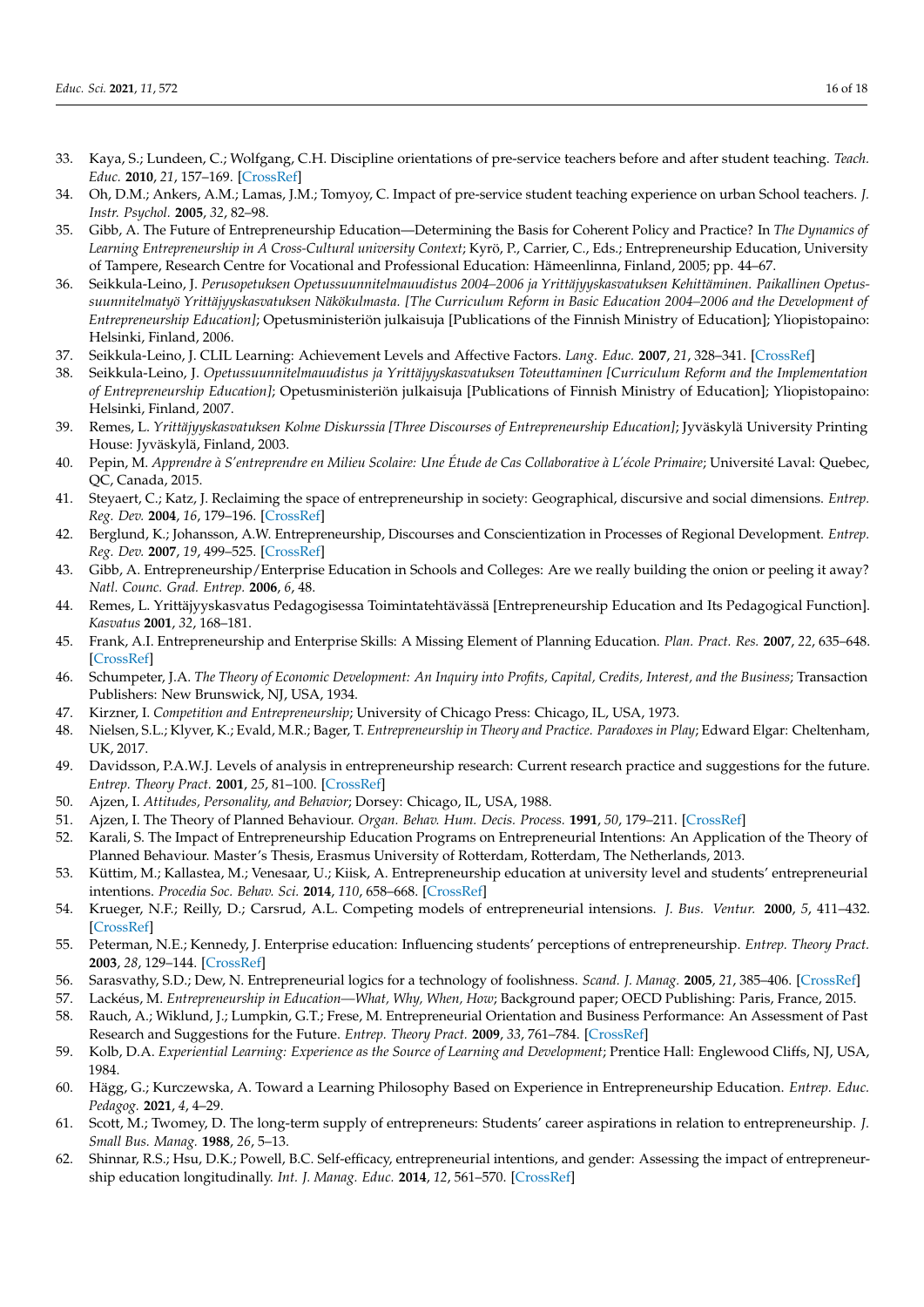- <span id="page-16-0"></span>63. Wilson, F.; Kickul, J.; Marlino, D. Gender, Entrepreneurial Self-Efficacy, and Entrepreneurial Career Intentions: Implications for Entrepreneurship Education. *Entrep. Theory Pract.* **2007**, *31*, 387–406. [\[CrossRef\]](http://doi.org/10.1111/j.1540-6520.2007.00179.x)
- <span id="page-16-1"></span>64. Arora, P.; Haynie, J.M.; Laurence, G.A. Counterfactual Thinking and Entrepreneurial Self-Efficacy: The Moderating Role of Self-Esteem and Dispositional Affect. *Entrep. Theory Pract.* **2013**, *37*, 359–385. [\[CrossRef\]](http://doi.org/10.1111/j.1540-6520.2011.00472.x)
- <span id="page-16-2"></span>65. Laguna, M. Self-efficacy, self-esteem, and entrepreneurship among the unemployed. *J. Appl. Soc. Psychol.* **2013**, *43*, 253–262. [\[CrossRef\]](http://doi.org/10.1111/j.1559-1816.2012.00994.x)
- <span id="page-16-3"></span>66. Staniewski, M.; Awruk, K. Entrepreneurial Success and Achievement Motivation—A Preliminary Report on a Validation Study of the Questionnaire of Entrepreneurial Success. *J. Bus. Res.* **2019**, *101*, 433–440. [\[CrossRef\]](http://doi.org/10.1016/j.jbusres.2019.01.073)
- <span id="page-16-4"></span>67. Piperopoulos, P.; Dimov, D. Burst Bubbles or Build Steam? Entrepreneurship Education, Entrepreneurial Self-Efficacy and Entrepreneurial Intentions. *J. Small Bus. Manag.* **2015**, *53*, 970–985. [\[CrossRef\]](http://doi.org/10.1111/jsbm.12116)
- <span id="page-16-5"></span>68. Baumeister, R.F. Self-concept, self-esteem, and identity. In *Personality: Contemporary Theory and Research*, 3rd ed.; Derlega, V.J., Winstead, B.A., Jones, W., Eds.; Wadsworth: San Francisco, CA, USA, 2005; pp. 246–280.
- <span id="page-16-12"></span>69. Burns, R.B. *The Self-Concept Theory Measurement, Development and Behavior*; Longman: New York, NY, USA, 1979.
- <span id="page-16-18"></span>70. Burns, R.B. *The Self-Concept Development and Education*; Holt, Rinehart and Winston: London, UK, 1982.
- <span id="page-16-6"></span>71. Shavelson, R.J.; Hubner, J.J.; Stanton, G.C. Self-concept: Validation of construct interpretations. *Rev. Educ. Res.* **1976**, *46*, 407–441. [\[CrossRef\]](http://doi.org/10.3102/00346543046003407)
- <span id="page-16-7"></span>72. Baumeister, R.F.; Campbell, J.D.; Krueger, J.I.; Vohs, K.D. Does high self-esteem cause better performance, interpersonal success, happiness, or healthier lifestyles? *Psychol. Sci. Public Interest* **2003**, *4*, 1–44. [\[CrossRef\]](http://doi.org/10.1111/1529-1006.01431) [\[PubMed\]](http://www.ncbi.nlm.nih.gov/pubmed/26151640)
- 73. Butler-Por, N. *Underachievers in School*; Issues and Interventions; Bath Press: Bath, UK, 1987.
- <span id="page-16-8"></span>74. Trautwein, U.; Lüdtke, O.; Köller, O.; Baumert, J. Self-Esteem, Academic Self-concept, and Achievement: How the Learning Environment Moderates the Dynamics of Self-Concept. *J. Pers. Soc. Psychol.* **2006**, *90*, 334–349. [\[CrossRef\]](http://doi.org/10.1037/0022-3514.90.2.334)
- <span id="page-16-9"></span>75. Morvitz, E.; Motta, R. Predictors of Self-Esteem. *J. Learn. Disabil.* **1992**, *14*, 72–80. [\[CrossRef\]](http://doi.org/10.1177/002221949202500111) [\[PubMed\]](http://www.ncbi.nlm.nih.gov/pubmed/1740640)
- <span id="page-16-10"></span>76. Rabeh, A.; Neila, S. The Effect of Self-Esteem, Entrepreneurship Education, and Entrepreneurial Tradition of the Family on the Entrepreneurial Intention Among Students. *J. Bus. Manag. Res.* **2019**, *12*, 235–245.
- <span id="page-16-11"></span>77. Vygotsky, L.S. *The Collected Works of L.S. Vygotsky. Volume 6: Scientific Legacy*; Plenum Press: New York, NY, USA, 1999.
- <span id="page-16-13"></span>78. Malmivuori, M. Aff Ect and Self-Regulation. *Educ. Stud. Math.* **2006**, *63*, 149–164. [\[CrossRef\]](http://doi.org/10.1007/s10649-006-9022-8)
- <span id="page-16-14"></span>79. Op't Eyende, P.; De Corte, E.; Verschaff el, L. "Accepting Emotional Complexity": A Socio-Constructivist Perspective on the Role of Emotions in the Mathemats Classroom. *Educ. Stud. Math.* **2006**, *63*, 193–207. [\[CrossRef\]](http://doi.org/10.1007/s10649-006-9034-4)
- <span id="page-16-15"></span>80. Maduabuchi, R.O.; Nwafor, A.C. Philosophical Analysis of the Implications of John Dewey's Instrumentalism on Entrepreneurial Development. *Philos. Study* **2021**, *11*, 334–342.
- <span id="page-16-16"></span>81. Bandura, A.; Barbaranelli, C.; Caprara, G.; Pastorelli, C. Self-efficacy Beliefs as Shapers of Children's Aspirations and Career Trajectories. *Child Dev.* **2001**, *72*, 187–206. [\[CrossRef\]](http://doi.org/10.1111/1467-8624.00273) [\[PubMed\]](http://www.ncbi.nlm.nih.gov/pubmed/11280478)
- <span id="page-16-17"></span>82. Kickul, J.; Wilson, F.; Marlino, D.; Dubard Barbosa, S. Are Misalignments of Perceptions and Self-Efficacy Causing Gender Gaps in Entrepreneurial Intentions among Our Nations' Teens? *J. Small Bus. Enterp. Dev.* **2008**, *15*, 321–335. [\[CrossRef\]](http://doi.org/10.1108/14626000810871709)
- <span id="page-16-19"></span>83. Reasoner, R. *Building Self-Esteem: A Comprehensive Program for Schools;* Consulting Psychologists Press: Palo Alto, CA, USA, 1982.
- <span id="page-16-20"></span>84. Reasoner, R. *Building a Self-Esteem in Elementary Schools*; Consulting Psychologists Press: Palo Alto, CA, USA, 1992.
- <span id="page-16-21"></span>85. Aho, S. *Opettajaksi Opiskelevien Kasvu Koulutuksen Aikana: Opettajankoulutuksen Seurantatutkimus [Student Teach-Ers'Growth During Their Training: Follow-up Study of Teacher Education]*; Turun Yliopiston Kasvatustieteiden Tiedekunta; Rauman Opettajankoulutuslaitos: Rauma, Finland, 1986.
- <span id="page-16-22"></span>86. Hytti, U.; Stenholm, P.; Heinonen, J.; Seikkula-Leino, J. Perceived Learning Outcomes in Entrepreneurship Education—The Impact of Student Motivation and Team Behaviour. *Educ. Train.* **2010**, *52*, 587–606. [\[CrossRef\]](http://doi.org/10.1108/00400911011088935)
- <span id="page-16-23"></span>87. Kwan, V.S.Y.; Mandisodza, A.N. *Self-Esteem: On the Relation Between Conceptualization and Measurement*; Psychology Press: New York, NY, USA, 2007.
- <span id="page-16-24"></span>88. Chang, C.H.; Ferris, D.L.; Johnson, R.E.; Rosen, C.C.; Tan, J.A. Core Self-Evaluations: A Review and Evaluation of the Literature. *J. Manag.* **2012**, *38*, 81–128. [\[CrossRef\]](http://doi.org/10.1177/0149206311419661)
- 89. Chen, G.; Huang, S.; Hu, X. Backpacker Personal Development, Generalized Self-Efficacy, and Self-Esteem: Testing a Structural Model. *J. Travel Res.* **2019**, *58*, 680–694. [\[CrossRef\]](http://doi.org/10.1177/0047287518768457)
- <span id="page-16-25"></span>90. World Health Organization Mental Health: Strengthening Our Response. 2016. Available online: [https://www.who.int/news](https://www.who.int/news-room/fact-sheets/detail/mental-health-strengthening-our-response)[room/fact-sheets/detail/mental-health-strengthening-our-response](https://www.who.int/news-room/fact-sheets/detail/mental-health-strengthening-our-response) (accessed on 16 August 2021).
- <span id="page-16-26"></span>91. Webster, J.; Watson, R.T. Analyzing the Past to Prepare for the Future: Writing a Literature Review. *Mis. Q.* **2002**, *26*, 12–23.
- <span id="page-16-27"></span>92. Cochran-Smith, M.; Villegas, A.M. Studying Teacher Preparation: The Questions that Drive Research. *Eur. Educ. Res. J.* **2015**, *14*, 379–394. [\[CrossRef\]](http://doi.org/10.1177/1474904115590211)
- 93. Seikkula-Leino, J.; Satuvuori, T.; Ruskovaara, E.; Hannula, H. How do Finnish Teacher Educators Implement Entrepreneurship Education? *Educ. Train.* **2015**, *57*, 392–404. [\[CrossRef\]](http://doi.org/10.1108/ET-03-2013-0029)
- <span id="page-16-28"></span>94. Yilmaz, H.; Cavas, P.H. The Effect of the Teaching Practice on Pre-Service Elementary Teachers' Science Teaching Efficacy Classroom Management Beliefs. *Eurasia J. Math. Sci. Technol. Educ.* **2008**, *4*, 45–54.
- <span id="page-16-29"></span>95. Dewey, J. *Education and Knowledge*; Macmillan Publishers: New York, NY, USA, 1916.
- <span id="page-16-30"></span>96. Dewey, J. *Democracy and Education*; The Free Press: Toronto, ON, Canada, 1916.
- <span id="page-16-31"></span>97. Piaget, J. *Origins of Intelligence in the Child*; Routledge & Kegan Paul: London, UK, 1936.